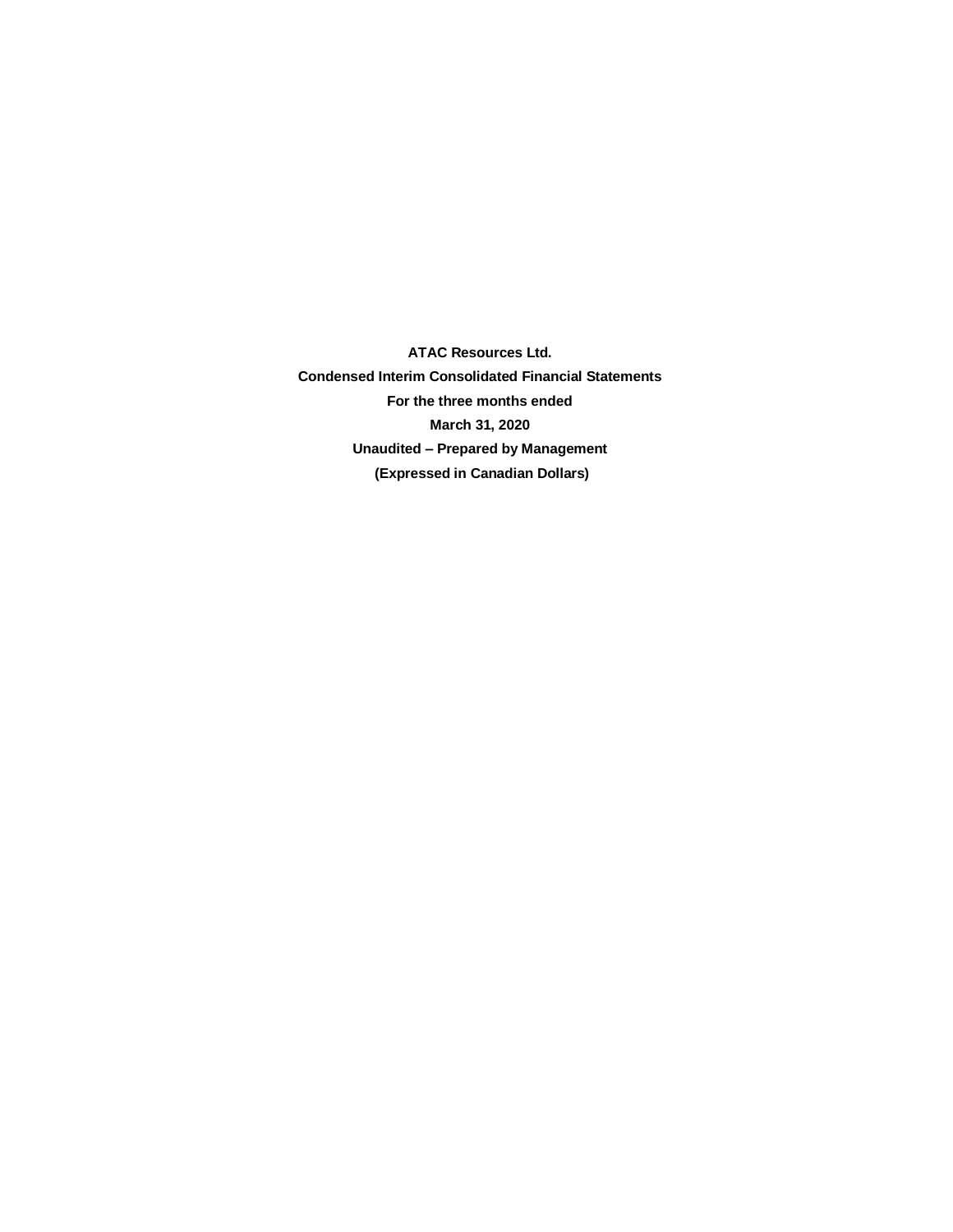ATAC Resources Ltd. #1016 – 510 West Hastings Street Vancouver, British Columbia V6B 1L8

May 22, 2020

To the Shareholders of ATAC Resources Ltd.

The attached condensed interim consolidated financial statements have been prepared by the management of ATAC Resources Ltd. and have not been reviewed by the auditor of the Company.

Yours truly,

Graham Downs Chief Executive Officer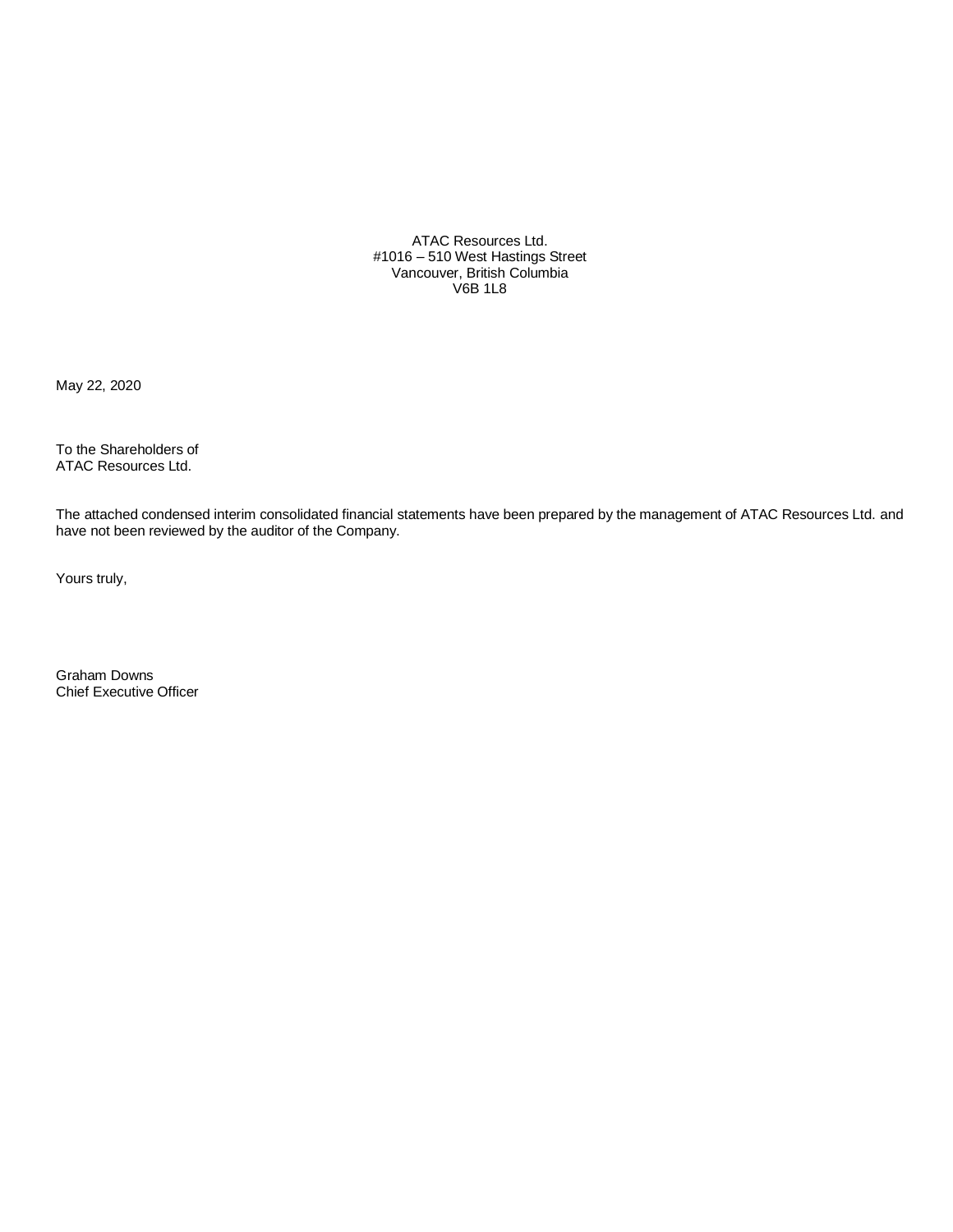## **Condensed Interim Consolidated Statements of Financial Position**

## **Unaudited – Prepared by Management**

## **As at March 31, 2020 and December 31, 2019**

|                                                                    |       | March 31,<br>2020 | December 31,<br>2019 |
|--------------------------------------------------------------------|-------|-------------------|----------------------|
|                                                                    | Note  | \$                | \$                   |
| Assets                                                             |       |                   |                      |
| <b>Current assets</b>                                              |       |                   |                      |
| Cash and cash equivalents                                          | 3     | 9,117,230         | 9,669,634            |
| Receivables and prepayments                                        | 4     | 94,908            | 144,916              |
| Marketable securities                                              | 5     | 146,727           | 229,574              |
|                                                                    |       | 9,358,865         | 10,044,124           |
| <b>Non-current assets</b>                                          |       |                   |                      |
| Prepaid exploration expenditures                                   |       | 6,675             | 15,202               |
| Mineral property interests                                         | 7     | 115,831,217       | 115,451,621          |
| Reclamation deposit                                                | 8     | 127,005           | 126,382              |
| Equipment                                                          | 9     | 136,000           | 144,000              |
|                                                                    |       | 116,100,897       | 115,737,205          |
| <b>Total assets</b>                                                |       | 125,459,762       | 125,781,329          |
| Liabilities and shareholders' equity<br><b>Current liabilities</b> |       |                   |                      |
| Accounts payable and accrued liabilities                           |       | 29,581            | 91,719               |
| Accounts payable to related parties                                | 12    | 76,302            | 68,124               |
| Flow-through premium liability                                     | 10,16 | 103,034           | 136,852              |
|                                                                    |       | 208,917           | 296,695              |
| <b>Non-current liabilities</b>                                     |       |                   |                      |
| Deferred income tax liability                                      | 13    | 16,833,014        | 16,863,473           |
| <b>Total liabilities</b>                                           |       | 17,041,931        | 17,160,168           |
| Shareholders' equity                                               |       |                   |                      |
| Share capital                                                      | 10    | 131,090,809       | 131,090,809          |
| Contributed surplus                                                | 10    | 3,072,178         | 3,673,633            |
| Deficit                                                            |       | (25, 745, 156)    | (26, 143, 281)       |
| Total shareholders' equity                                         |       | 108,417,831       | 108,621,161          |
| Total liabilities and shareholders' equity                         |       | 125,459,762       | 125,781,329          |
|                                                                    |       |                   |                      |
| Nature of operations and going concern                             | 1     |                   |                      |
| Commitment                                                         | 16    |                   |                      |
| Event after the reporting period                                   | 17    |                   |                      |

**Approved on behalf of the Board of Directors as of May 22, 2020:**

*"Bruce J. Kenway"* **Director** *"Glenn R. Yeadon"* **Director**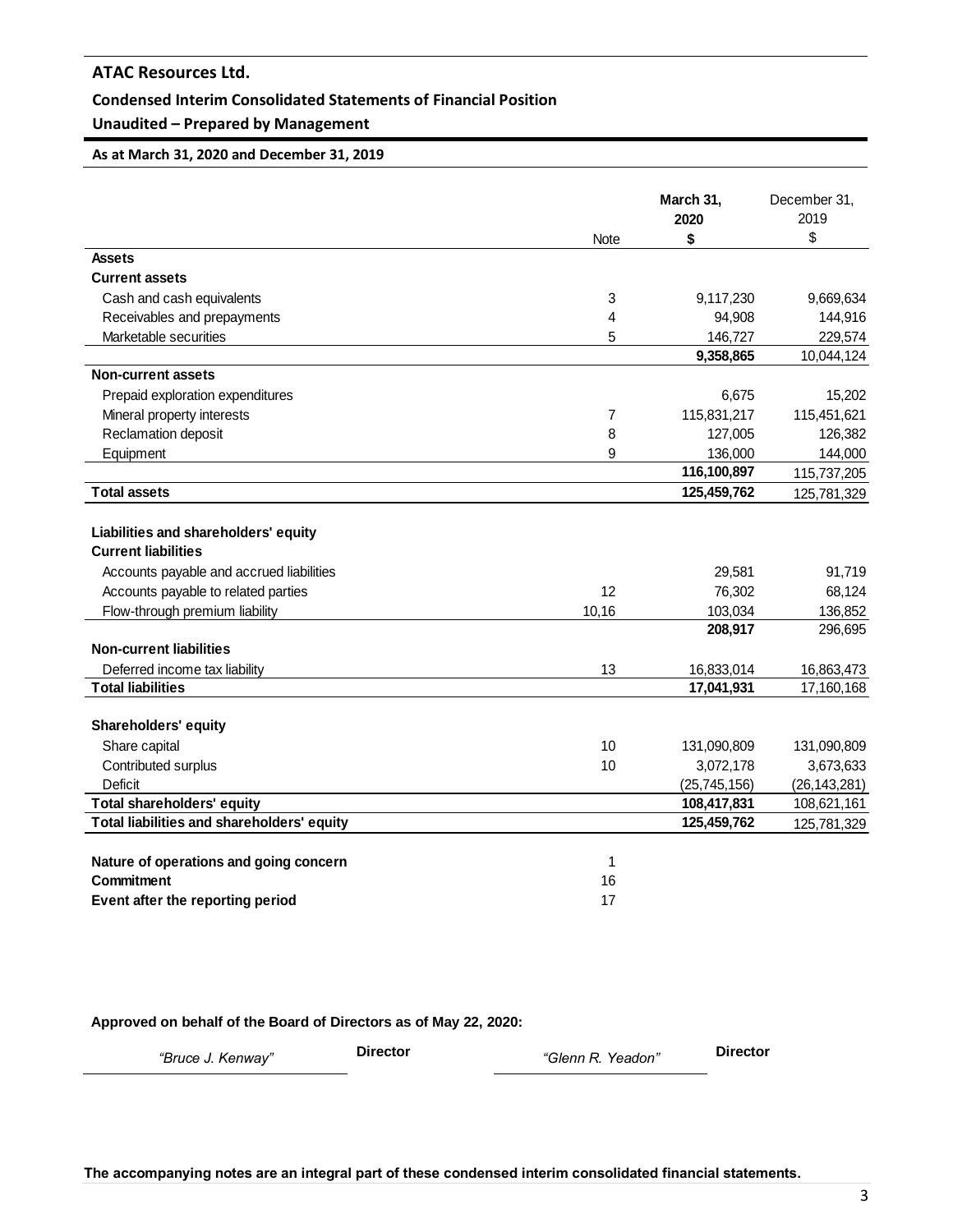## **Condensed Interim Consolidated Statements of Changes in Shareholders' Equity**

## **Unaudited – Prepared by Management**

**For the three months ended March 31, 2020 and March 31, 2019**

|                                            | <b>Number</b><br>of shares<br># | <b>Share</b><br>capital<br>S | <b>Contributed</b><br>surplus | <b>Deficit</b><br>S | <b>Total</b><br>shareholders'<br>equity |
|--------------------------------------------|---------------------------------|------------------------------|-------------------------------|---------------------|-----------------------------------------|
| January 1, 2019                            | 147,528,577                     | 128,654,319                  | 4,260,226                     | (26,088,782)        | 106,825,763                             |
| Share-based payments                       |                                 |                              | 226,458                       |                     | 226,458                                 |
| Re-allocated on expiration of options      |                                 | -                            | (951,808)                     | 951,808             |                                         |
| Private placement units issued             | 10,507,143                      | 3,677,500                    |                               | ۰                   | 3,677,500                               |
| Flow-through premium liability             | ۰                               | (1, 155, 786)                |                               | ٠                   | (1,155,786)                             |
| Share issue costs                          |                                 | (146, 724)                   | 15,200                        |                     | (131, 524)                              |
| Loss and comprehensive loss for the period |                                 |                              |                               | (238, 074)          | (238, 074)                              |
| March 31, 2019                             | 158,035,720                     | 131,029,309                  | 3,550,076                     | (25, 375, 048)      | 109,204,337                             |
| January 1, 2020                            | 158,035,720                     | 131,090,809                  | 3,673,633                     | (26, 143, 281)      | 108,621,161                             |
| Share-based payments                       |                                 |                              | 152,429                       |                     | 152,429                                 |
| Re-allocated on expiration of options      |                                 | ۰                            | (641,194)                     | 641,194             |                                         |
| Re-allocated on cancellation of options    |                                 | ۰                            | (112,690)                     | 112,690             |                                         |
| Loss and comprehensive loss for the period |                                 |                              |                               | (355,759)           | (355,759)                               |
| March 31, 2020                             | 158,035,720                     | 131,090,809                  | 3,072,178                     | (25,745,156)        | 108,417,831                             |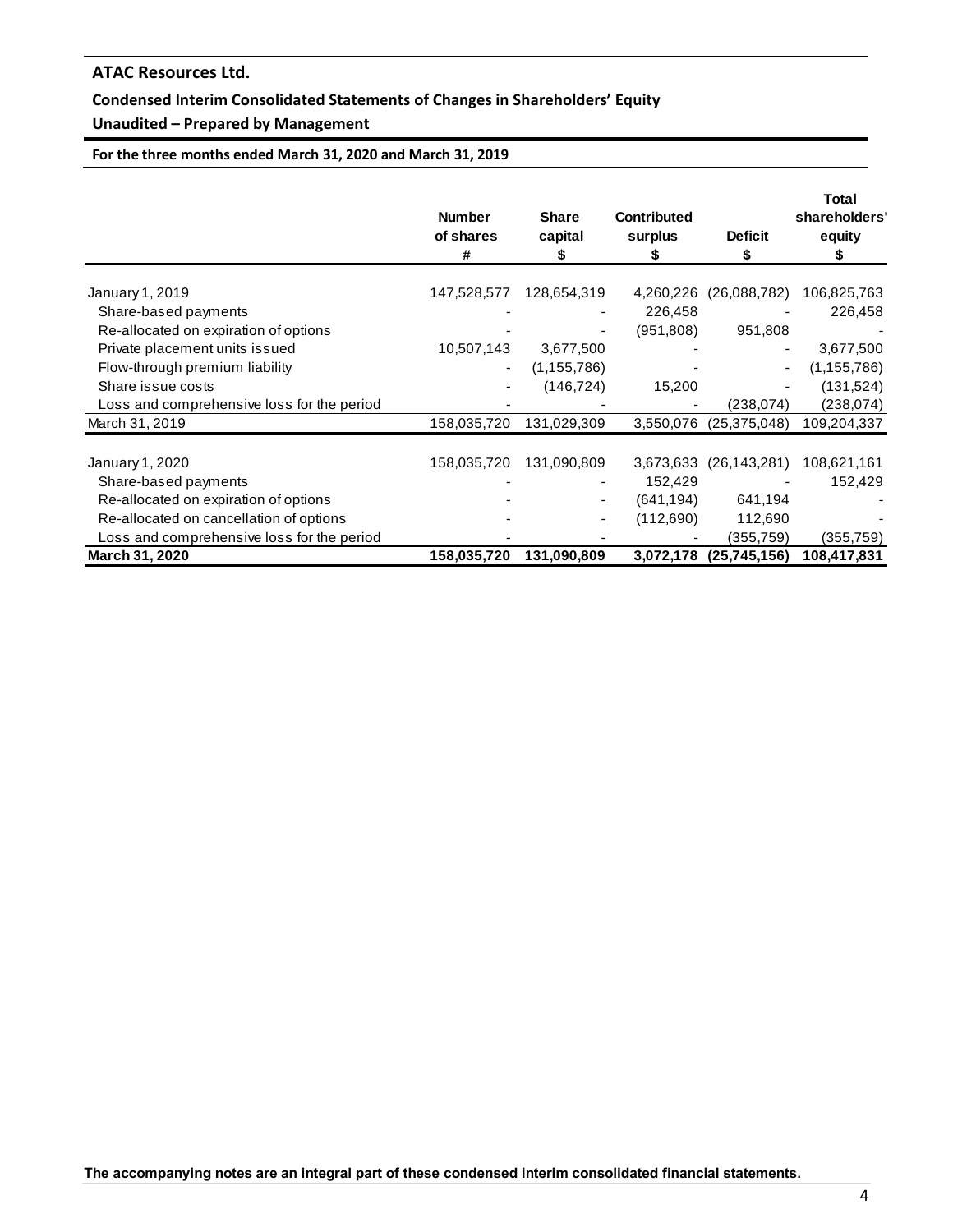## **Condensed Interim Consolidated Statements of Loss and Comprehensive Loss**

## **Unaudited – Prepared by Management**

## **For the three months ended March 31,**

|                                                           |       | 2020        | 2019        |
|-----------------------------------------------------------|-------|-------------|-------------|
|                                                           | Note  | \$          | \$          |
|                                                           |       |             |             |
| <b>Expenses</b>                                           |       |             |             |
| Consulting fees                                           | 12    | 11,550      | 13,500      |
| Flow-through taxes                                        | 16    | 1,137       |             |
| General administrative expenses                           |       | 7.000       | 15.739      |
| <b>Insurance</b>                                          |       | 12,245      | 10,592      |
| Investor relations and shareholder information            |       | 43,506      | 43,319      |
| Management, administration and corporate development fees | 12    | 27,105      | 14.784      |
| Office rent                                               | 12    | 10,500      | 10,500      |
| Professional fees                                         | 12    | 38.971      | 23,886      |
| Property examination costs                                |       | 21,118      |             |
| Salaries and benefits                                     | 12    | 60,437      | 96,091      |
| Share-based payments                                      | 10,12 | 152,429     | 226,458     |
| Transfer agent and filing fees                            |       | 5,827       | 3,906       |
| Loss from operating expenses                              |       | (391, 825)  | (458, 775)  |
| Interest income                                           |       | 54,636      | 49,047      |
| Gain (loss) on marketable securities                      | 5     | (82, 847)   | 141,238     |
| Loss for the period before income taxes                   |       | (420, 036)  | (268, 490)  |
| Deferred income tax recovery                              | 13    | 64,277      | 30,416      |
| Loss and comprehensive loss for the period                |       | (355, 759)  | (238, 074)  |
|                                                           |       |             |             |
| Loss per share                                            |       |             |             |
| Weighted average number of common shares outstanding      |       |             |             |
| - basic#                                                  | 11    | 158,035,720 | 148,579,291 |
| - diluted #                                               | 11    | 158,035,720 | 148,579,291 |
| Basic loss per share \$                                   | 11    | (0.00)      | (0.00)      |
| Diluted loss per share \$                                 | 11    | (0.00)      | (0.00)      |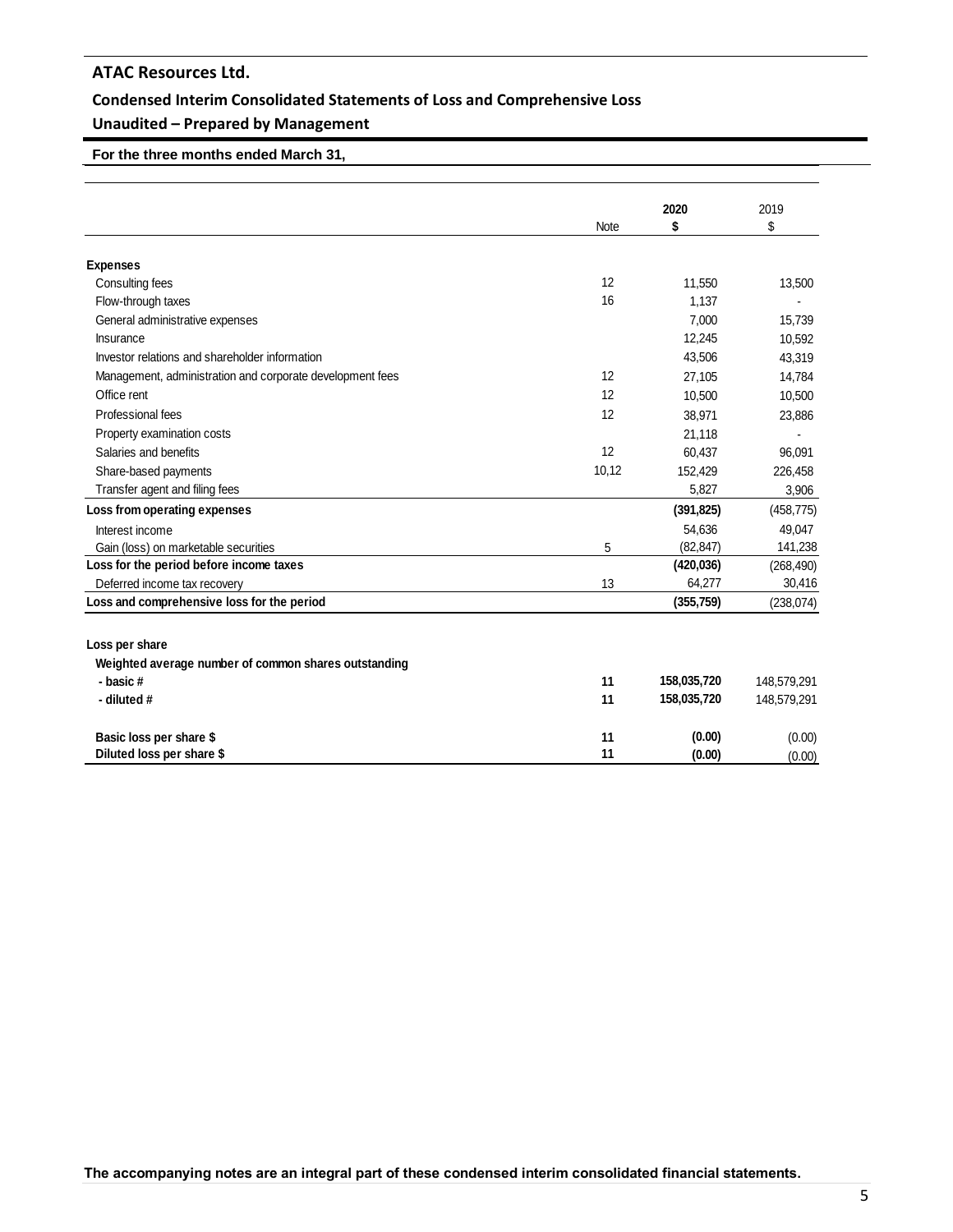## **Condensed Interim Consolidated Statements of Cash Flows**

## **Unaudited – Prepared by Management**

## **For the three months ended March 31,**

|                                                  |             | 2020       | 2019       |
|--------------------------------------------------|-------------|------------|------------|
|                                                  | <b>Note</b> | \$         | \$         |
| <b>Operating activities</b>                      |             |            |            |
| Loss and comprehensive loss for the period       |             | (355, 759) | (238, 074) |
| Adjustments for:                                 |             |            |            |
| Share-based payments                             |             | 152,429    | 226,458    |
| Unrealized loss (gain) on marketable securities  |             | 82,847     | (141, 238) |
| Interest income                                  |             | (54, 636)  | (49, 047)  |
| Deferred income tax recovery                     |             | (64, 277)  | (30, 416)  |
| Net change in non-cash working capital items     | 14          | (15, 959)  | 320,093    |
|                                                  |             | (255,355)  | 87,776     |
|                                                  |             |            |            |
| <b>Financing activities</b>                      |             |            |            |
| Issue of common shares/units for cash            |             |            | 3,677,500  |
| Share issue costs                                |             |            | (161, 170) |
|                                                  |             |            | 3,516,330  |
| <b>Investing activities</b>                      |             |            |            |
| Interest received                                |             | 54,636     | 49,047     |
| Reclamation deposit                              |             | (623)      | (604)      |
| Yukon mining exploration grant received          |             | 37,242     |            |
| Mineral property acquisition costs               |             | (106, 531) | (56, 671)  |
| Prepaid exploration expenditures                 |             | (1,744)    | (43, 252)  |
| Deferred exploration and evaluation expenditures |             | (280, 029) | (463, 132) |
|                                                  |             | (297, 049) | (514, 612) |
| (Decrease) increase in cash and cash equivalents |             | (552, 404) | 3,089,494  |
| Cash and cash equivalents, beginning of period   |             | 9,669,634  | 10,691,051 |
| Cash and cash equivalents, end of period         |             | 9,117,230  | 13,780,545 |

**Supplemental cash flow information** 14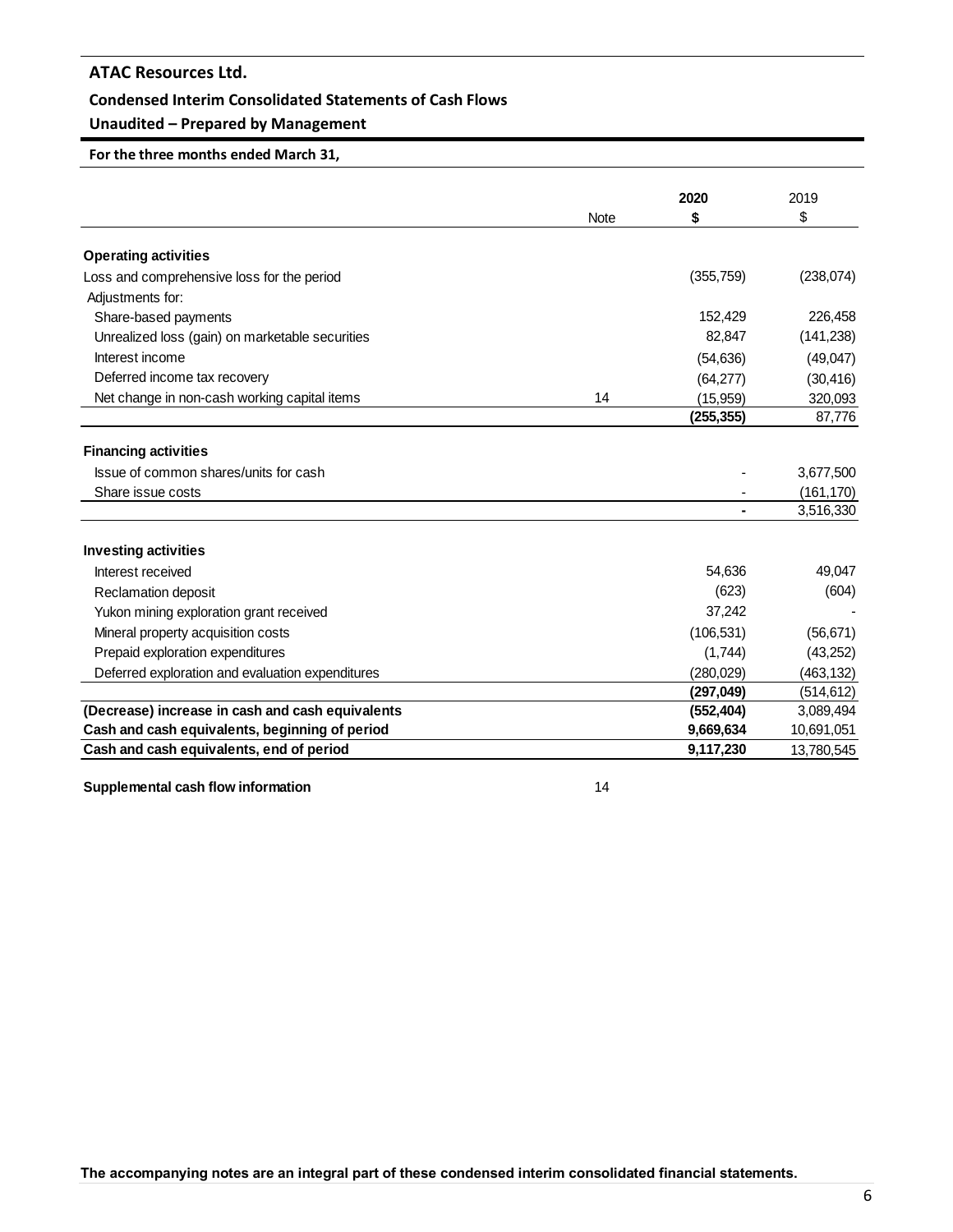# **ATAC Resources Ltd. Notes to the Condensed Interim Consolidated Financial Statements Unaudited – Prepared by Management**

**For the three months ended March 31, 2020 and March 31, 2019**

## **1. Nature of operations and going concern**

ATAC Resources Ltd. (the "Company" or "ATAC") was incorporated under the laws of the Province of British Columbia, Canada. The Company's head office is located at 1016 - 510 West Hastings Street, Vancouver, British Columbia, Canada, V6B 1L8. Its records office is located at 1710 - 1177 West Hastings Street, Vancouver, British Columbia, Canada, V6E 2L3. Its main business activity is the acquisition, exploration and evaluation of mineral property interests located in Canada. These condensed interim consolidated financial statements (the "financial statements") of the Company as at March 31, 2020 and December 31, 2019 and for the three months ended March 31, 2020 and March 31, 2019 comprise the Company and its subsidiaries (note 6). The Company's common shares trade on the TSX Venture Exchange ("TSX-V").

The Company is in the process of exploring its mineral property interests and has not yet determined whether they contain mineral reserves that are economically recoverable. The Company's continuing operations and the underlying value and recoverability of the amounts shown for mineral property interests are entirely dependent upon the existence of economically recoverable mineral reserves, the ability of the Company to obtain the necessary financing to complete the exploration and development of the mineral property interests, obtaining the necessary permits to mine, and on future profitable production or proceeds from the disposition of the mineral property interests.

These financial statements are prepared on the basis that the Company will continue as a going concern, which assumes that the Company will be able to continue in operation for the foreseeable future and will be able to realize its assets and discharge its liabilities and commitments in the normal course of operations. As an exploration stage company, the Company does not have revenues and historically has recurring operating losses. As at March 31, 2020, the Company had working capital of \$9,149,948 (December 31, 2019 - \$9,747,429) and shareholders' equity of \$108,417,831 (December 31, 2019 - \$108,621,161). Management has assessed that this working capital is sufficient for the Company to continue as a going concern beyond one year. If the going concern assumption were not appropriate for these financial statements, it could be necessary to restate the Company's assets and liabilities on a liquidation basis.

In March 2020, the World Health Organization declared coronavirus COVID-19 a global pandemic. This contagious disease outbreak, which has continued to spread, and any related adverse public health developments, has adversely affected workforces, economies, and financial markets globally, potentially leading to an economic downturn. It is not possible for the Company to predict the duration or magnitude of the adverse results of the outbreak and its effects on the Company's ability to raise capital or conduct exploration activities. There are travel restrictions and health and safety concerns in all areas in which the Company operates, including the Yukon and B.C in Canada and Nevada USA, that may prohibit or delay exploration programs from proceeding. Operations will depend on obtaining necessary field supplies, obtaining contractor services and safeguarding all personnel during the outbreak, which may be prohibitive or too costly. Unfortunately, the restricted nature of the Company's activities do not qualify it for the various Government wage and loan subsidies. The Company has flow-through expenditures to incur by the end of the year and it may not be possible to complete them if the pandemic continues and access to its projects prove insurmountable. To date, there have been no legislative announcements to extend the flow-through expenditure deadline and the Company will be considering mitigation strategies should it not be able to complete the expenditures.

## **2. Significant accounting policies**

#### **(a) Basis of presentation**

These financial statements have been prepared in conformity with International Accounting Standard ("IAS") 34, Interim Financial Reporting, using the same accounting policies as detailed in the Company's annual audited financial statements for the year ended December 31, 2019, and do not include all the information required for full annual financial statements in accordance with International Financial Reporting Standards ("IFRS"), as issued by the International Accounting Standards Board ("IASB") and interpretations of the International Financial Reporting Interpretations Committee ("IFRIC"). It is suggested that these financial statements be read in conjunction with the annual audited financial statements.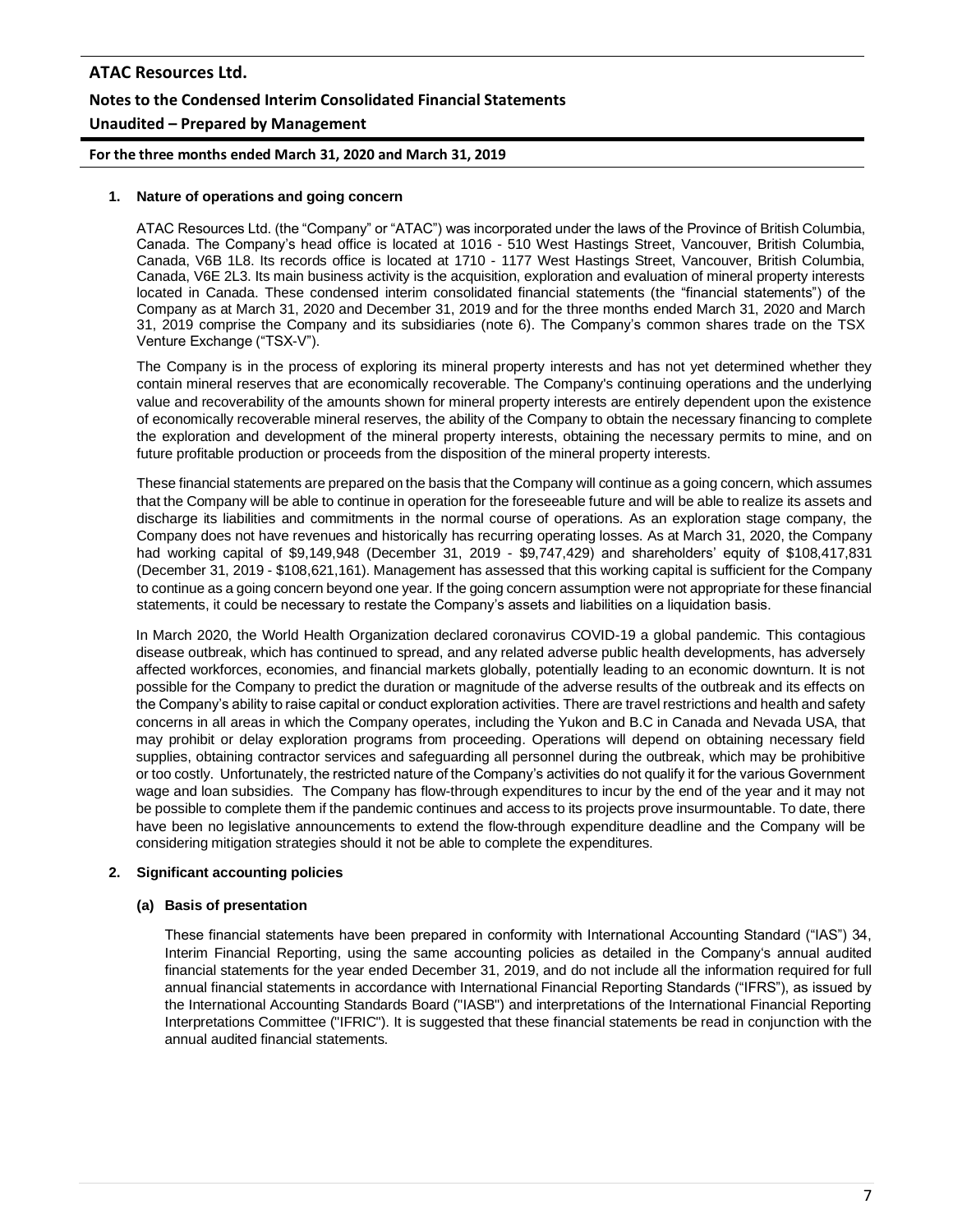## **Notes to the Condensed Interim Consolidated Financial Statements**

## **Unaudited – Prepared by Management**

#### **For the three months ended March 31, 2020 and March 31, 2019**

#### **2. Significant accounting policies** (continued)

#### **(a) Basis of presentation** (continued)

These financial statements have been prepared on an historical cost basis, except for financial instruments which are classified as fair value through profit or loss ("FVTPL"). In addition, these financial statements have been prepared using the accrual basis of accounting, except for cash flow information.

All amounts on the financial statements are presented in Canadian dollars which is the functional currency of the Company and its subsidiaries.

#### **(b) Significant accounting policies**

Except as set out below, the accounting policies, estimates and critical judgments, methods of computation and presentation applied in these financial statements are consistent with those of the most recent annual audited financial statements and are those the Company expects to adopt in its financial statements for the year ended December 31, 2020. Accordingly, these financial statements should be read in conjunction with the Company's most recent annual audited financial statements.

#### **3. Cash and cash equivalents**

Cash and cash equivalents consist of the following:

|                                  | March 31, | December 31, |
|----------------------------------|-----------|--------------|
|                                  | 2020      | 2019         |
|                                  | S         |              |
| Bank and broker balances         | 513.968   | 466.452      |
| Cashable investment certificates | 8,603,262 | 9,203,182    |
|                                  | 9,117,230 | 9,669,634    |

## **4. Receivables and prepayments**

Receivables and prepayments consist of the following:

| March 31, | December 31, |
|-----------|--------------|
| 2020      | 2019         |
| S         | S            |
| 21,265    | 21,359       |
|           | 37,242       |
| 73.643    | 86,315       |
| 94,908    | 144,916      |
|           |              |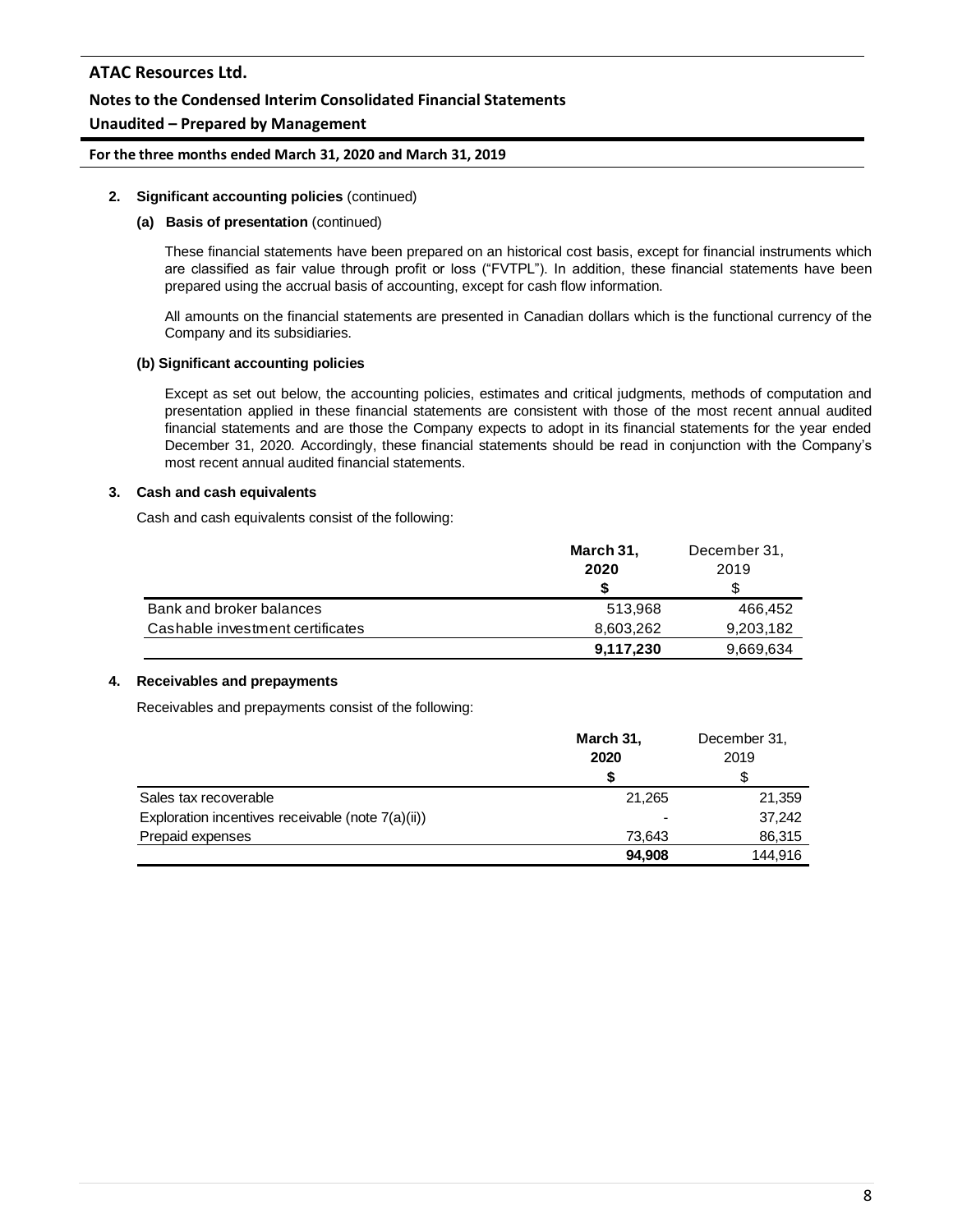## **Notes to the Condensed Interim Consolidated Financial Statements**

## **Unaudited – Prepared by Management**

**For the three months ended March 31, 2020 and March 31, 2019**

## **5. Marketable securities**

Marketable securities consist of various common shares received on the option of mineral property interests as follows:

|                 | <b>Shares with</b> |                 |           |             |
|-----------------|--------------------|-----------------|-----------|-------------|
|                 | an active          |                 |           | Total       |
|                 | market             | <b>Warrants</b> | Total     | gain (loss) |
|                 | \$                 | \$              | \$        | \$          |
| <u>Cost</u>     |                    |                 |           |             |
| January 1, 2019 | 1,691,834          | 475,000         | 2,166,834 |             |
| March 31, 2019  | 1,691,834          | 475,000         | 2,166,834 |             |
| Fair value      |                    |                 |           |             |
| January 1, 2019 | 386,181            | 78,725          | 464,906   |             |
| Unrealized gain | 114,510            | 26,728          | 141,238   | 141,238     |
| March 31, 2019  | 500,691            | 105,453         | 606,144   | 141,238     |
|                 |                    |                 |           |             |
| <u>Cost</u>     |                    |                 |           |             |
| January 1, 2020 | 1,691,834          | 475,000         | 2,166,834 |             |
| March 31, 2020  | 1,691,834          | 475,000         | 2,166,834 |             |
| Fair value      |                    |                 |           |             |
| January 1, 2020 | 213,593            | 15,981          | 229,574   |             |
| Unrealized loss | (72,460)           | (10,387)        | (82,847)  | (82,847)    |
| March 31, 2020  | 141,133            | 5,594           | 146,727   | (82,847)    |

The valuation of the shares with an active market has been determined in whole by reference to the bid price of the shares on the TSX-V or Toronto Stock Exchange ("TSX") at each period end date.

## **6. Subsidiary information**

On July 14, 2010, two wholly-owned subsidiary companies, 0885802 B.C. Ltd. and 0885794 B.C. Ltd. were incorporated under the laws of the Province of British Columbia, Canada to facilitate the possible transfer to them of certain of the Company's mineral property interests. From incorporation to March 31, 2020, neither of the subsidiaries have had any transactions other than to issue nominal \$1 share capital to the Company. The head offices and records offices of the subsidiaries are the same as the Company, as detailed in note 1.

#### **7. Mineral property interests**

The Company's mineral property interests consist of various exploration stage properties located in the Yukon Territory, Canada and Nevada, USA. The properties have been grouped into wholly-owned, under option and royalty interests. Properties which are in close proximity and could be developed as a single economic unit are grouped into projects.

|                                  | Wholly-     | <b>Under</b> |             |
|----------------------------------|-------------|--------------|-------------|
|                                  | owned       | option       | Total       |
|                                  | \$          | \$           | S           |
| January 1, 2019                  | 111,907,084 | -            | 111,907,084 |
| Acquisitions/staking/assessments | 56,671      |              | 56,671      |
| Exploration and evaluation       | 223,131     |              | 223,131     |
| March 31, 2019                   | 112,186,886 |              | 112,186,886 |
| January 1, 2020                  | 115,451,621 | ۰            | 115,451,621 |
| Acquisitions/staking/assessments | 76.531      | 30,000       | 106,531     |
| Exploration and evaluation       | 270,217     | 2,848        | 273,065     |
| <b>March 31, 2020</b>            | 115,798,369 | 32,848       | 115,831,217 |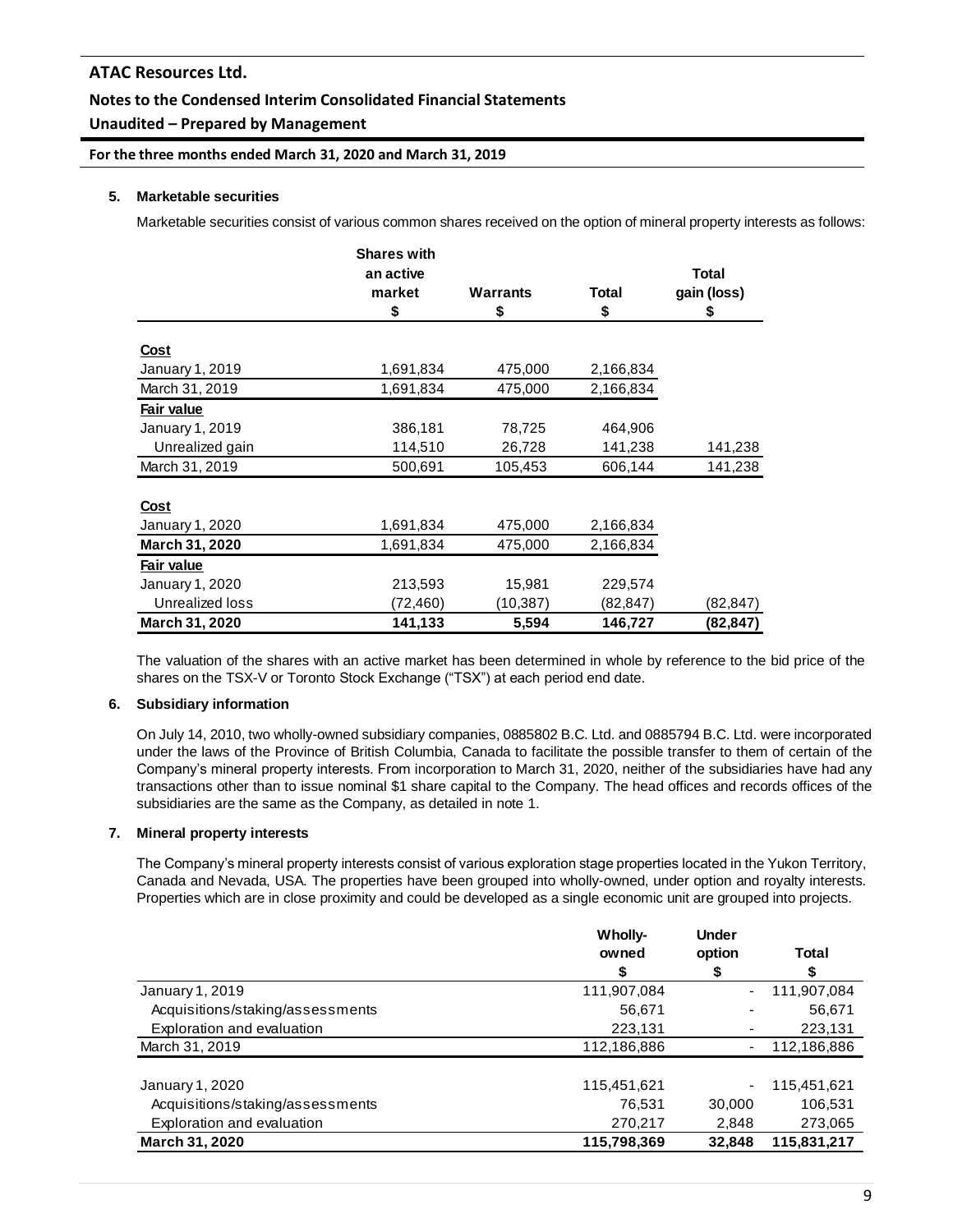## **Notes to the Condensed Interim Consolidated Financial Statements**

## **Unaudited – Prepared by Management**

## **For the three months ended March 31, 2020 and March 31, 2019**

## **7. Mineral property interests** (continued)

Changes in the project carrying amounts for the three months ended March 31, 2019 and March 31, 2020 are summarized as follows:

|                                 | Three months ended March 31, 2019 |                                                         |                                               |                         |
|---------------------------------|-----------------------------------|---------------------------------------------------------|-----------------------------------------------|-------------------------|
|                                 | January 1,<br>2019<br>\$          | <b>Acquisitions</b><br>/ staking /<br>assessments<br>\$ | <b>Exploration</b><br>and<br>evaluation<br>\$ | March 31,<br>2019<br>\$ |
| <b>Wholly-owned</b><br>projects |                                   |                                                         |                                               |                         |
| Rackla Gold Property            |                                   |                                                         |                                               |                         |
| - Osiris and Orion              | 74,960,121                        | 39,941                                                  | 115,222                                       | 75,115,284              |
| - Rau                           | 36,512,210                        | 16,730                                                  | 99,108                                        | 36,628,048              |
|                                 | 111,472,331                       | 56,671                                                  | 214,330                                       | 111,743,332             |
| Connaught                       | 190,130                           |                                                         | 8,801                                         | 198,931                 |
| <b>Idaho Creek</b>              | 19,548                            |                                                         |                                               | 19,548                  |
| Panorama                        | 16,110                            |                                                         |                                               | 16,110                  |
| Rosy                            | 208,965                           |                                                         |                                               | 208,965                 |
| Total                           | 111,907,084                       | 56,671                                                  | 223,131                                       | 112,186,886             |

Exploration and evaluation expenditures on the projects consisted of the following:

|                                                 | Osiris and Orion | Rau    | Others         | Total   |
|-------------------------------------------------|------------------|--------|----------------|---------|
| Three months ended March 31, 2019               | \$               | \$     | \$             | \$      |
| Assays                                          | 22,270           | 1,610  | -              | 23,880  |
| Field                                           | 10.645           | 1,788  | -              | 12,433  |
| Labour                                          | 55,875           | 85,492 | 8.801          | 150,168 |
| Resource, engineering and environmental studies |                  | 1,443  | $\blacksquare$ | 1,443   |
| Surveys and consulting                          | 24.285           | 7,877  | $\blacksquare$ | 32,162  |
| Travel and accommodation                        | 2,147            | 898    |                | 3,045   |
| Total                                           | 115.222          | 99,108 | 8.801          | 223,131 |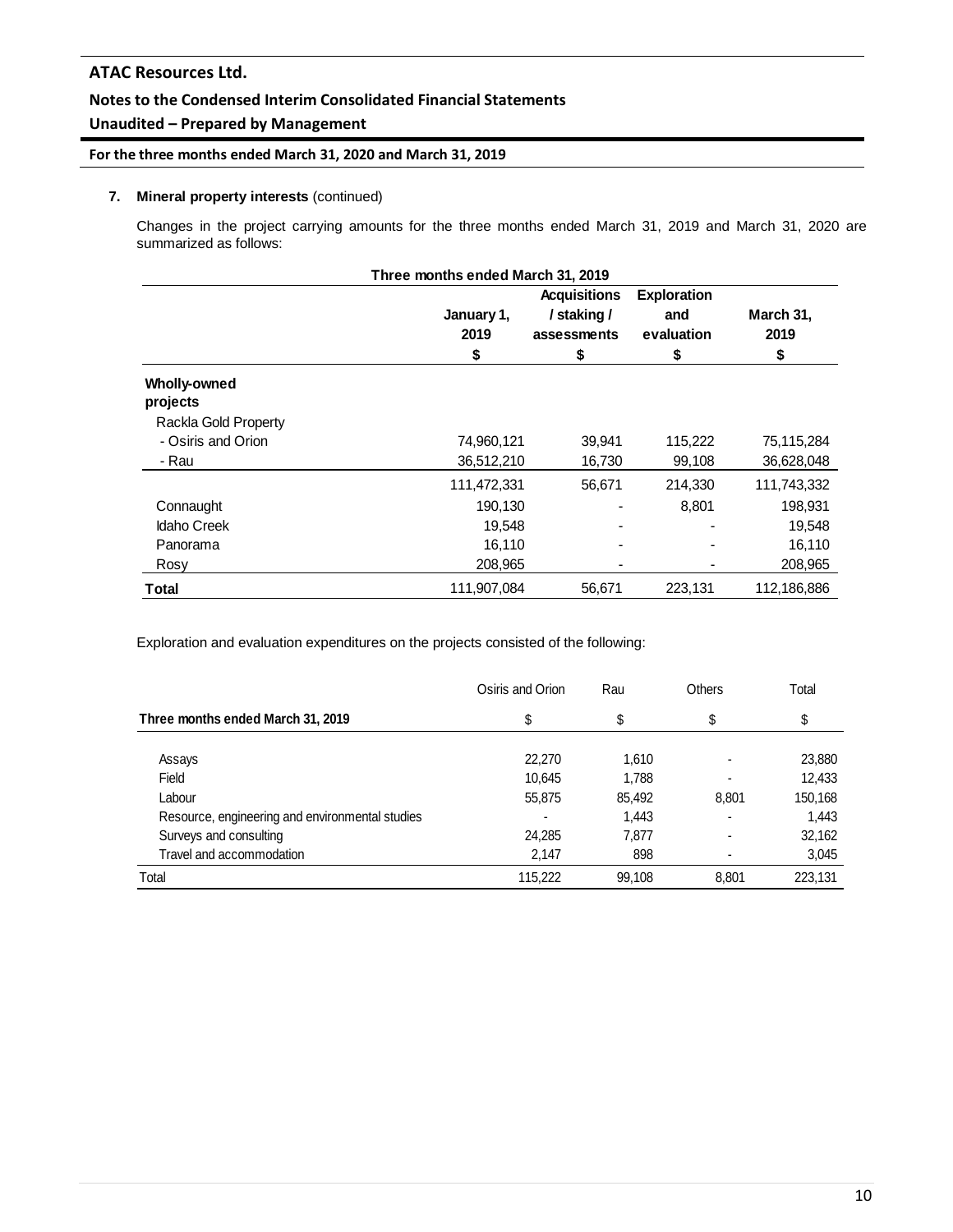## **Notes to the Condensed Interim Consolidated Financial Statements**

## **Unaudited – Prepared by Management**

**For the three months ended March 31, 2020 and March 31, 2019**

## **7. Mineral property interests** (continued)

|                                 | Three months ended March 31, 2020 |                                                         |                                               |                         |
|---------------------------------|-----------------------------------|---------------------------------------------------------|-----------------------------------------------|-------------------------|
|                                 | January 1,<br>2020<br>\$          | <b>Acquisitions</b><br>/ staking /<br>assessments<br>\$ | <b>Exploration</b><br>and<br>evaluation<br>\$ | March 31,<br>2020<br>\$ |
| <b>Wholly-owned</b><br>projects |                                   |                                                         |                                               |                         |
| Rackla Gold Property            |                                   |                                                         |                                               |                         |
| - Osiris and Orion              | 75,293,440                        | 71,516                                                  | 13,691                                        | 75,378,647              |
| - Rau                           | 39,666,330                        |                                                         | 239,746                                       | 39,906,076              |
|                                 | 114,959,770                       | 71,516                                                  | 253,437                                       | 115,284,723             |
| Connaught                       | 258,051                           | 5,015                                                   | 16,780                                        | 279,846                 |
| Idaho Creek                     | 24,181                            |                                                         |                                               | 24,181                  |
| Rosy                            | 209,619                           |                                                         |                                               | 209,619                 |
| Total                           | 115,451,621                       | 76,531                                                  | 270,217                                       | 115,798,369             |
| <b>Under option</b>             |                                   |                                                         |                                               |                         |
| project                         |                                   |                                                         |                                               |                         |
| East Goldfield                  |                                   | 30,000                                                  | 2,848                                         | 32,848                  |
| <b>Total</b>                    | $\blacksquare$                    | 30,000                                                  | 2,848                                         | 32,848                  |
| <b>Total all projects</b>       | 115,451,621                       | 106,531                                                 | 273,065                                       | 115,831,217             |

Exploration and evaluation expenditures on the projects consisted of the following:

|                                                | Osiris and<br>Orion | Rau     | <b>Others</b> | <b>Total</b> |
|------------------------------------------------|---------------------|---------|---------------|--------------|
| Three months ended March 31, 2020              | \$                  | \$      | \$            | \$           |
| Assays                                         | 2,958               | 2,052   | 897           | 5,907        |
| Depreciation (note 9)                          | 4,000               | 4,000   |               | 8,000        |
| Field                                          | 3,570               | 5.710   | 72            | 9,352        |
| Labour                                         | 1,971               | 61,800  | 18,659        | 82,430       |
| Resource, engineering and enviromental studies |                     | 158,910 |               | 158,910      |
| Surveys and consulting                         |                     | 5,512   |               | 5,512        |
| Travel and accommodation                       | 1,192               | 1.762   |               | 2,954        |
| Total                                          | 13,691              | 239,746 | 19,628        | 273,065      |

## **(a) Wholly-owned projects**

The Company's wholly-owned projects are comprised of the rights to explore various mineral claims located in the Yukon Territory and Nevada, which are at various stages of exploration. They are not subject to any option or sale agreements, except as noted below.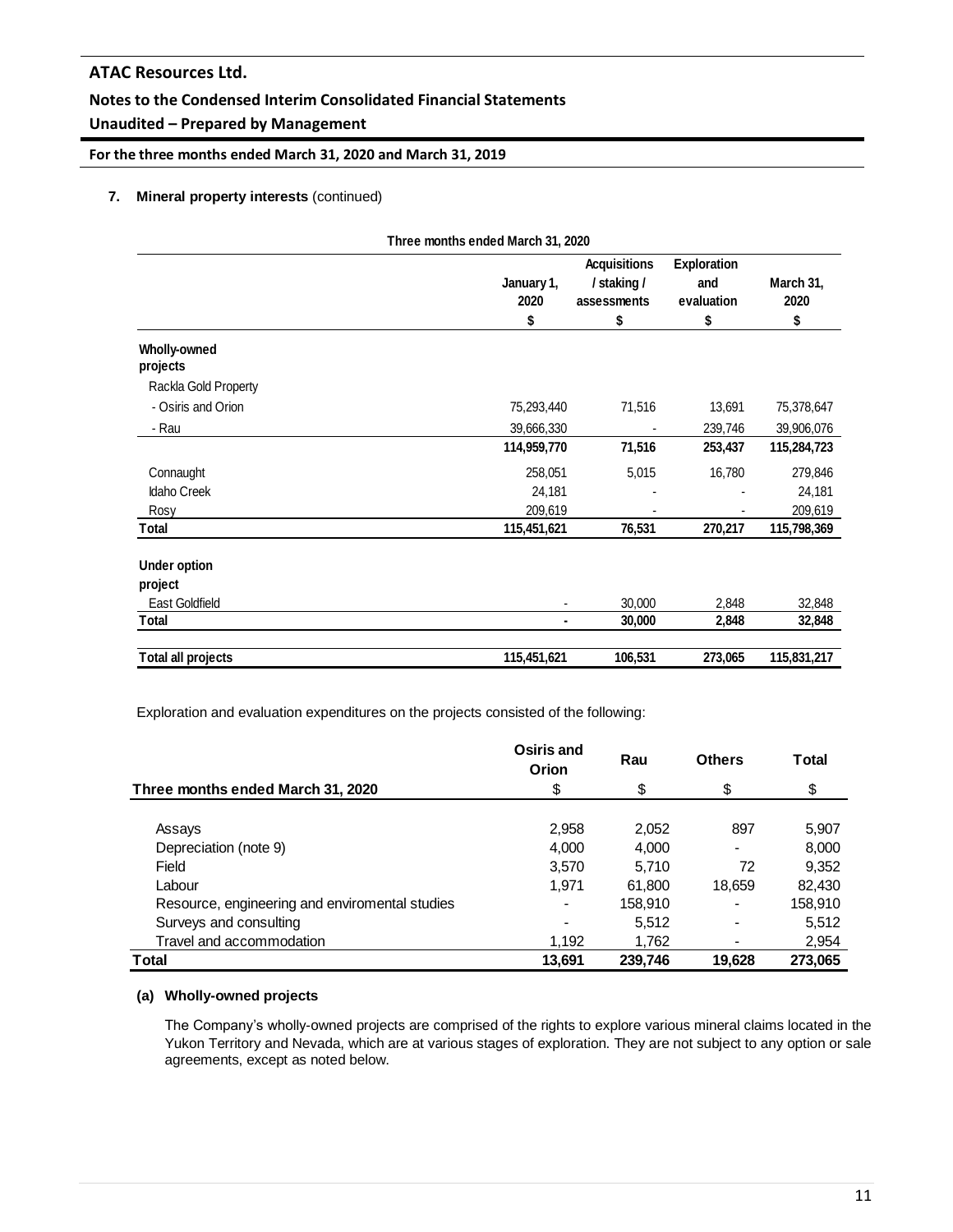## **Notes to the Condensed Interim Consolidated Financial Statements**

## **Unaudited – Prepared by Management**

## **For the three months ended March 31, 2020 and March 31, 2019**

## **7. Mineral property interests** (continued)

#### **(a) Wholly-owned projects** (continued)

#### **(i) Rackla Gold property**

The Rackla Gold property consists of a 100% interest in the various mineral properties located in the Mayo Mining District, Yukon Territory. Cash and common shares totaling \$165,600 have been received under previous Rackla Gold property option agreements.

The Rackla Gold property has been divided into three separate projects, being the Rau, Osiris and Orion projects. The Osiris and Orion projects were previously described as the Nadaleen property.

The Rau project is located at the western end of the Rackla Gold property and hosts the Tiger Gold deposit.

The Osiris project is located at the eastern end of the Rackla Gold property and hosts Carlin-type gold mineralization.

The Orion project is located in the central one-third of the Rackla Gold property and was previously subject to a Joint Venture agreement with Barrick. During the agreement Barrick incurred exploration expenditures of \$10,000,000. The Agreement was terminated in December 2018.

#### **(ii) Connaught project**

The Connaught project consists of a 100% interest in the CN, NC, OM and TN mineral claims located in the Dawson Mining District, Yukon Territory.

Cash and common shares totaling \$252,500 were received in 2009 for a 50% sale of the project, which was repurchased in 2012 by issuing common shares having a value of \$182,250.

The TN claims were acquired in August 2018 through the issuance of 60,000 common shares with a fair value of \$30,000. The vendor retains a 1% NSR on the claims.

In 2019, the Company was approved to receive financial assistance from the Yukon Government on 2019 qualified exploration expenditures on its CN claims, to a maximum of \$37,242. As at December 31, 2019, the Company had earned the full \$37,242, which was received during the three months ended March 31, 2020.

## **(iii) Idaho Creek project**

The Idaho Creek project consists of a 100% interest in the Idaho mineral claims located in the Whitehorse Mining District, Yukon Territory.

Cash and common shares totaling \$269,413 have been received under previous option agreements.

#### **(iv) Panorama project**

The Panorama project consisted of a 100% interest in the Aussie mineral claims located in the Dawson Mining District, Yukon Territory. Cash and common shares totaling \$328,400 were received under previous option agreements.

During the year ended December 31, 2019, the claims were returned to the original owners and all accumulated costs written off.

#### **(v) Rosy project**

The Rosy project consists of a 100% interest in the Rosy and Sam mineral claims located in the Whitehorse Mining District, Yukon Territory.

Cash and common shares totaling \$167,000 were received under previous option agreements.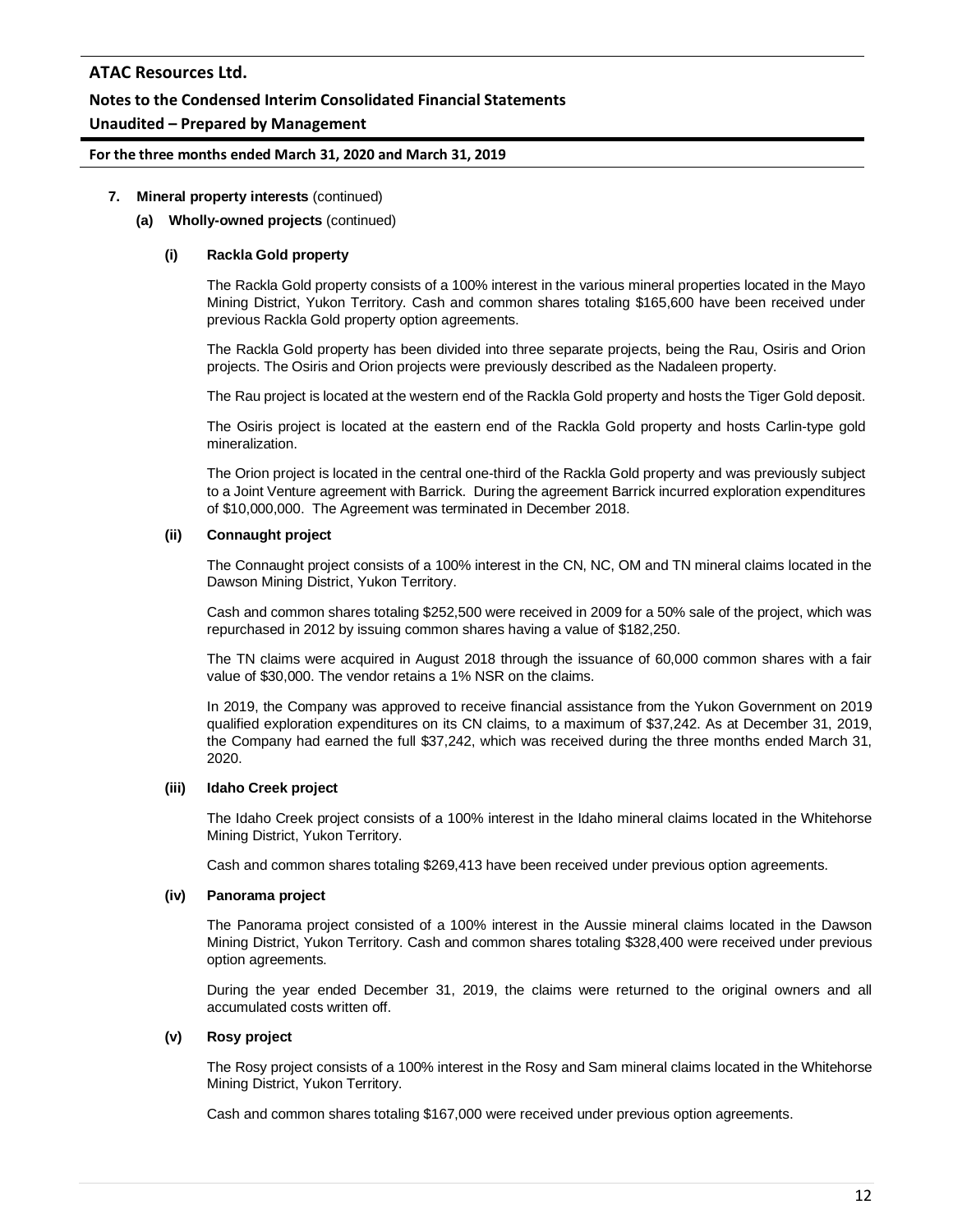## **Notes to the Condensed Interim Consolidated Financial Statements**

## **Unaudited – Prepared by Management**

#### **For the three months ended March 31, 2020 and March 31, 2019**

#### **7. Mineral property interests** (continued)

#### **(b) Project under option**

On February 20, 2020, the Company signed a Property Option Agreement with Silver Range Resources Ltd. ("Silver Range"), a company with common Directors and Officers, whereby the Company has the option to earn a 100% interest in Silver Range's East Goldfield property located in Nevada, USA. Pursuant to the Option Agreement, the Company has the right to earn an initial 75% interest in the property (the "Initial Option") by making cash payments to Silver Range based on the following schedule:

Cash payments of \$400,000:

- \$30,000 on execution of the Option Agreement (paid);
- \$40,000 on or before April 1, 2021;
- \$70,000 on or before April 1, 2022;
- \$100,000 on or before April 1, 2023; and
- \$160,000 on or before April 1, 2024.

In addition, the Initial Option requires the Company to incur exploration expenditures on the property as follows:

- \$200,000 on or before April 1, 2021;
- An additional \$200,000 on or before April 1, 2022; and
- An additional \$9,600,000 on or before December 1, 2025.

The Company has the right at its sole election to make up 50% of all of the cash payments under the Initial Option through the issuance of common shares to Silver Range. The number of common shares to be issued as payment is to be calculated using a share price equal to the volume weighted average price of the Company's common shares for the 10 trading days immediately preceding the applicable payment date, subject to such price not being less than \$0.05 per share. Silver Range is not required to accept any number of common shares where accepting the number of shares will result in Silver Range holding (directly or indirectly) more than an aggregate 19.9% of the issued and outstanding shares of the Company.

On completion of the Initial Option, the Company will have the right to acquire an additional 25% interest in the property (the "Second Option") by paying Silver Range an additional \$10,000,000 on or before the date that is six months from the Company's issuance of a notice to Silver Range confirming its desire to exercise the Second Option.

Silver Range will retain a 2% NSR on all mineral production from the properties, of which up to 1% can be purchased for \$1,000,000.

Silver Range will also be entitled to receive a one-time cash payment equal to US\$2 per ounce of gold (or the value equivalent in other metals) on the first one million ounces of gold, identified in a NI 43-101 compliant measured and indicated resource estimate application (or proven and probable reserves) to the property; and an additional one-time cash payment equal to US\$1 per ounce of gold (or the value equivalent in other metals) on all ounces of gold in excess of one million ounces of gold, identified in a NI 43-101 compliant proven or probable reserve estimate applicable (or proven and probable reserves) to the property.

## **(c) Royalty interests**

The Company has a 1% NSR on the Golden Revenue, Nitro, Seymour and Dawson Gold properties located in the Dawson and Whitehorse Mining Districts, Yukon Territory.

## **8. Reclamation deposit**

The reclamation deposit is comprised of a cashable guaranteed investment certificate with a one-year term. It is pledged to the Yukon Government to ensure specified properties are properly restored after exploration. Management has determined that the Company has no material reclamation work related to the properties requiring the deposit.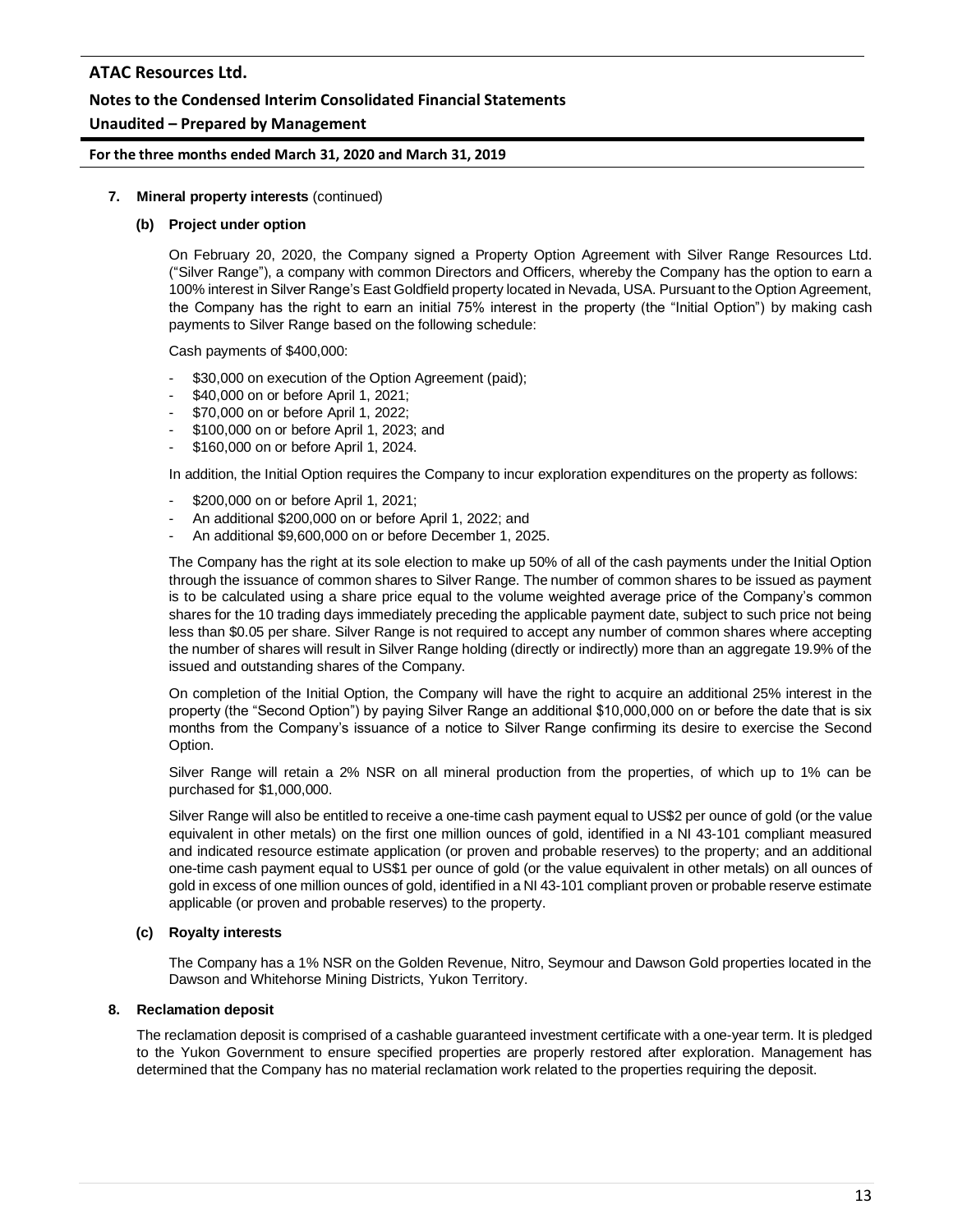## **Notes to the Condensed Interim Consolidated Financial Statements**

## **Unaudited – Prepared by Management**

**For the three months ended March 31, 2020 and March 31, 2019**

**9. Equipment**

|                                    | <b>Exploration</b><br>equipment<br>\$ |
|------------------------------------|---------------------------------------|
|                                    |                                       |
| <b>Cost</b>                        |                                       |
| January 1, 2019 and March 31, 2019 |                                       |
| <b>Accumulated depreciation</b>    |                                       |
| January 1, 2019 and March 31, 2019 |                                       |
|                                    |                                       |
| Cost                               |                                       |
| January 1, 2020 and March 31, 2020 | 160,000                               |
| <b>Accumulated depreciation</b>    |                                       |
| January 1, 2020                    | 16,000                                |
| Depreciation                       | 8,000                                 |
| March 31, 2020                     | 24,000                                |
| Net book value                     |                                       |
| December 31, 2019                  | 144,000                               |
| March 31, 2020                     | 136,000                               |

Depreciation is capitalized to the Company's exploration properties (note 7), as the equipment is used exclusively for the Company's exploration efforts. During the three months ended March 31, 2020, the Company capitalized \$8,000 in depreciation charges (2019 - \$nil) to mineral property interests.

## **10. Share capital**

The authorized share capital of the Company consists of unlimited common shares without par value, and unlimited Class "A" preferred shares with a par value of \$1.00 each. All issued shares are fully paid.

#### **Transactions for the issue of share capital during the three months ended March 31, 2020:**

There were no transactions for the issue of share capital during the three months ended March 31, 2020.

#### **Transactions for the issue of share capital during the three months ended March 31, 2019:**

On March 22, 2019, the Company completed a flow-through private placement consisting of the issue of 10,507,143 flow-through units at a price of \$0.35 each for gross proceeds of \$3,677,500. Each unit consisted of one flow-through common share and one-half of a share purchase warrant, with each whole warrant being exercisable into a non-flowthrough common share at an exercise price of \$0.425 until March 22, 2021.

The flow-through share units were issued at a premium to the trading value of the Company's common shares, which was a reflection of the value of the income tax write-offs that the Company renounced to the flow-through shareholders. The premium was determined to be \$1,155,786 and was recorded as a reduction of share capital. An equivalent flowthrough share premium liability was recorded and is being reversed pro-rata as the required exploration expenditures are incurred (see note 16). No value was allocated to the warrant component of the unit.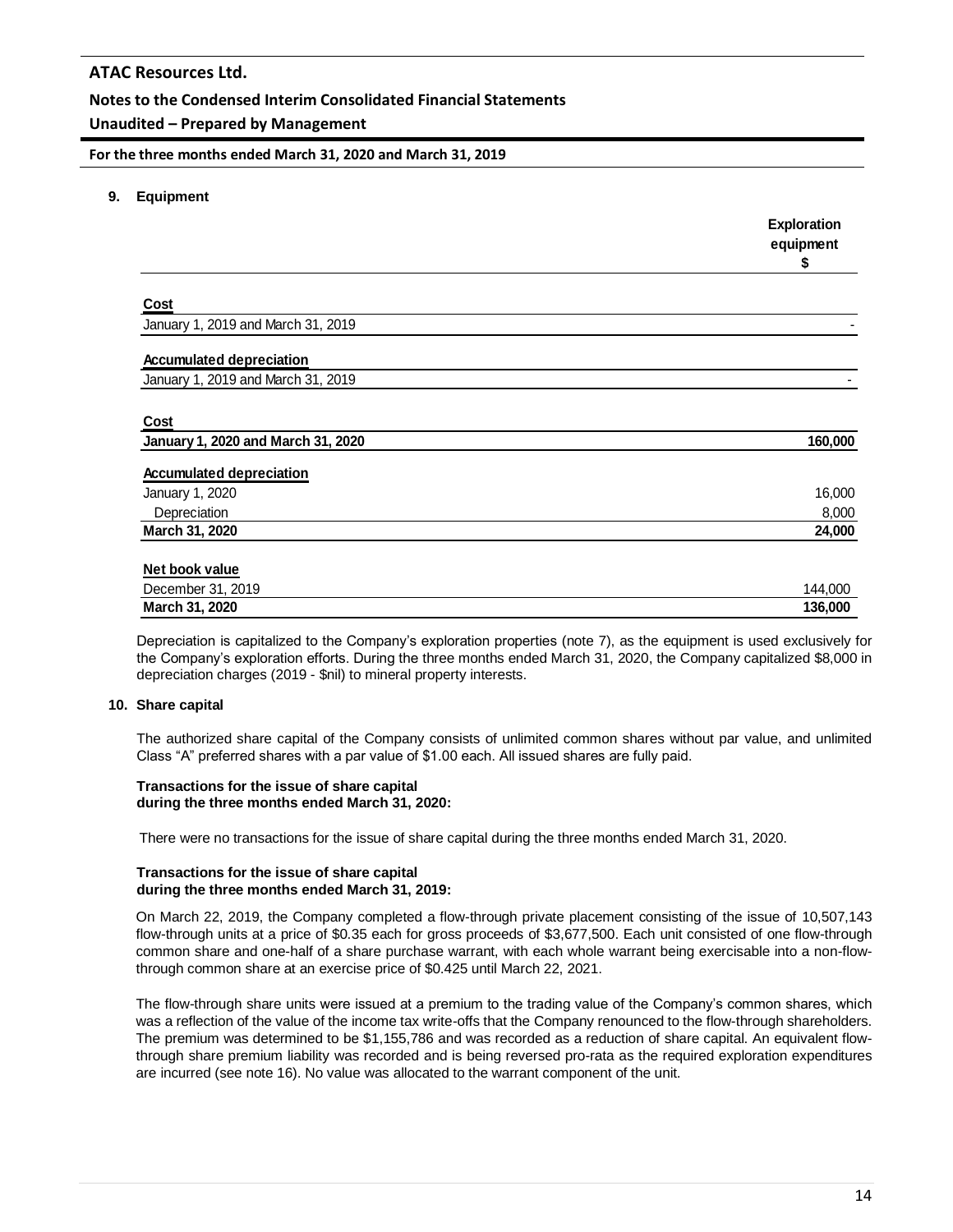# **ATAC Resources Ltd. Notes to the Condensed Interim Consolidated Financial Statements Unaudited – Prepared by Management**

#### **For the three months ended March 31, 2020 and March 31, 2019**

#### **10. Share capital** (continued)

Finders' fees totaling \$149,108 were incurred in respect of the placement, including the issue of 382,500 finders' warrants having a fair value of \$15,200. Legal and filing fees amounted to \$46,262 and were recorded as a share issue cost and deducted from share capital net of deferred income tax benefits of \$48,646.

#### **Common share rights**

The Company has a "Rights Plan" under which one right is issued for each issued and outstanding common share of the Company. Each right entitles the holder to purchase from the Company one common share at a price equal to onehalf the market price for each common share of the Company, subject to certain anti-dilutive adjustments. The rights are exercisable only if the Company receives an unacceptable take-over bid as defined in the Rights Plan. The current Rights Plan was replaced with a new Rights Plan at the May 2017 annual shareholders' meeting and will remain in effect until the annual shareholders' meeting in 2020. As at March 31, 2020, there were 158,035,720 rights outstanding (December 31, 2019 – 158,035,720).

#### **Stock options**

The Company has an incentive stock option plan (the "Plan"), under which the maximum number of stock options issued cannot exceed 10% of the Company's currently issued and outstanding common shares. The exercise period for any options granted under the Plan cannot exceed ten years. The exercise price of options granted under the Plan cannot be less than the "discounted market price" of the common shares (defined as the last closing market price of the Company's common shares immediately preceding the issuance of a news release announcing the granting of the options, or the date of grant in respect of options granted to consultants, less a discount of from 15% to 25%), unless otherwise agreed to by the Company and accepted by the TSX-V.

A participant who is not a consultant conducting investor relations activities, who is granted an option under the plan with exercise prices at or above "Market Price" will have their options vest immediately, unless otherwise determined by the Board of Directors. A participant who is granted an option under the plan with exercise prices below "Market Price" will become vested with the right to exercise one-sixth of the option upon conclusion of every three months subsequent to the grant date. A participant who is a consultant conducting investor relations activities who is granted options under the plan will become vested with the right to exercise one-quarter of the options upon conclusion of every three months subsequent to the grant date.

A summary of the status of the Company's stock options as at March 31, 2020 and December 31, 2019 and changes during the period/year then ended is as follows:

|                                               | Three months ended<br><b>March 31, 2020</b>   |      | Year ended<br>December 31, 2019 |                                    |
|-----------------------------------------------|-----------------------------------------------|------|---------------------------------|------------------------------------|
|                                               | Weighted average<br>Options<br>exercise price |      | Options                         | Weighted average<br>exercise price |
|                                               | #                                             | \$   | #                               | \$                                 |
| Options outstanding, beginning of period/year | 12,437,500                                    | 0.49 | 12,050,000                      | 0.57                               |
| Granted                                       | 2,210,000                                     | 0.22 | 2,680,000                       | 0.30                               |
| Expired/cancelled                             | (1,875,000)                                   | 0.68 | (2,292,500)                     | 0.70                               |
| Options outstanding, end of period/year       | 12,772,500                                    | 0.41 | 12,437,500                      | 0.49                               |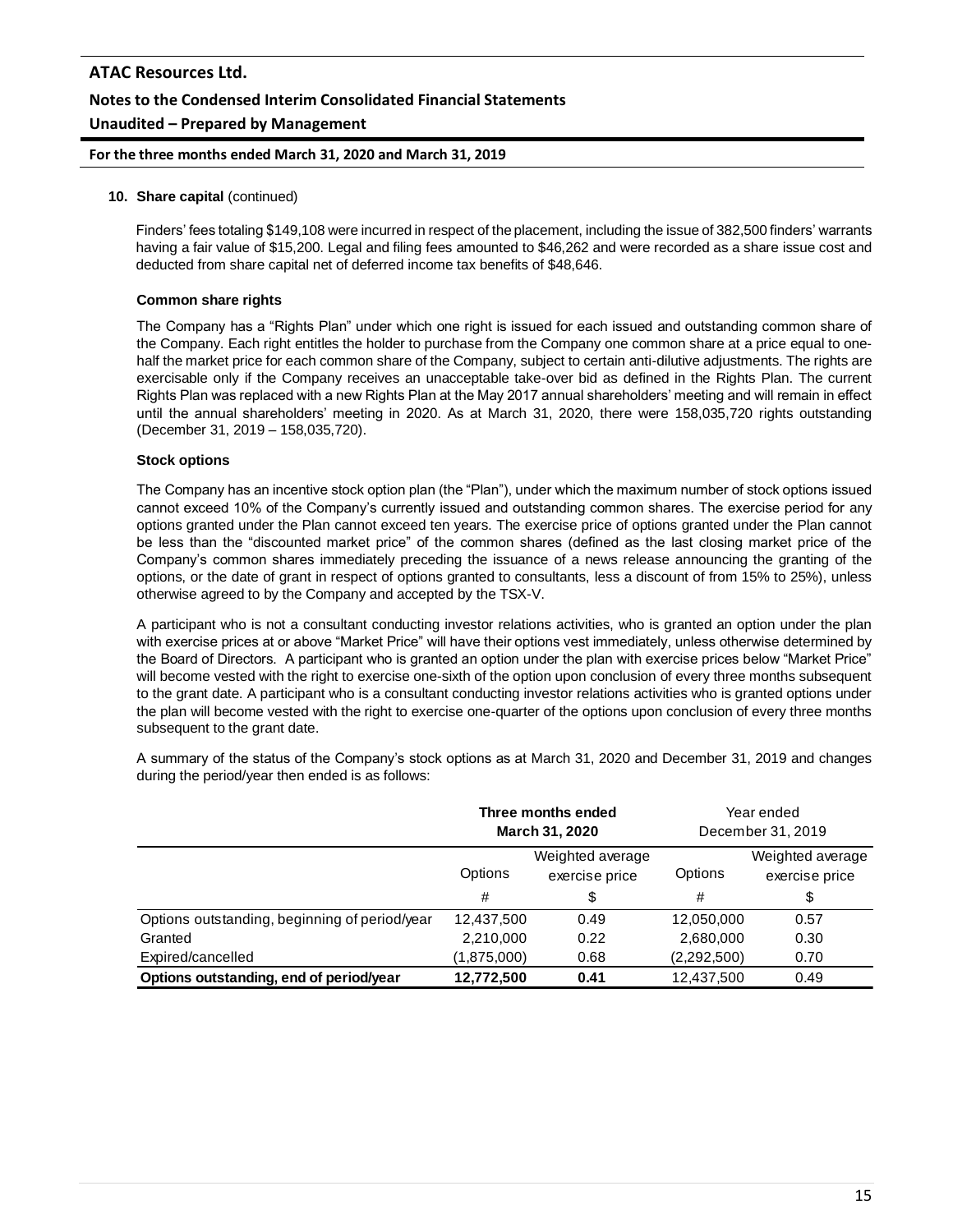## **Notes to the Condensed Interim Consolidated Financial Statements Unaudited – Prepared by Management**

## **For the three months ended March 31, 2020 and March 31, 2019**

## **10. Share capital** (continued)

**Stock options** (continued)

As at March 31, 2020, the Company has stock options outstanding and exercisable as follows:

| Options<br>outstanding | Options<br>exercisable | Exercise<br>price | Expiry date      |
|------------------------|------------------------|-------------------|------------------|
| #                      | #                      | \$                |                  |
| 1,917,500              | 1,917,500              | 0.31              | January 21, 2021 |
| 250,000                | 250,000                | 0.76              | June 7, 2021     |
| 2,840,000              | 2,840,000              | 0.55              | May 26, 2022     |
| 3,165,000              | 3,165,000              | 0.55              | February 1, 2023 |
| 2,290,000              | 2,290,000              | 0.30              | February 4, 2024 |
| 100,000                | 100,000                | 0.30              | February 4, 2024 |
| 2,210,000              |                        | 0.22              | January 9, 2025  |
| 12,772,500             | 10,562,500             |                   |                  |

The following table summarizes information about the stock options outstanding at March 31, 2020:

| Range of      |            | Weighted average | Weighted average |
|---------------|------------|------------------|------------------|
| prices        | Options    | remaining life   | exercise price   |
| \$            | #          | (years)          |                  |
| $0.22 - 0.31$ | 6,517,500  | 3.27             | 0.28             |
| $0.53 - 0.55$ | 6,005,000  | 2.52             | 0.55             |
| 0.76          | 250,000    | 1.19             | 0.76             |
|               | 12,772,500 | 2.88             | 0.41             |

During the three months ended March 31, 2020, 2,210,000 stock options (2019 – 2,680,000) were granted to Officers, Directors, related company employees and consultants. The Company has recorded the fair value of all options granted using the Black-Scholes option pricing model. Share-based payment costs were calculated using the following weighted average assumptions: expected life of options - five years (2019 – five years), stock price volatility – 64.85% (2019 – 71.98%), no dividend yield (2019 – none), and a risk-free interest rate yield – 1.54% (2019 – 1.84%). The fair value is particularly impacted by the Company's stock price volatility, determined using data from the previous five years.

Using the above assumptions, the fair value of options granted during the three months ended March 31, 2020 was \$0.12 per option (2019 – \$0.18), for a total of \$267,145 (2019 - \$480,948). The total share-based payment expense for the three months ended March 31, 2020 was \$152,429 (2019 - \$226,458), which is presented as an operating expense, and includes only options that vested during the period.

During the three months ended March 31, 2020, 1,450,000 options (2019 – 1,905,000) expired unexercised. As a result, the original share-based payments expense of \$641,194 (2019 – \$951,808) was reversed from contributed surplus and credited to deficit.

During the three months ended March 31, 2020, 425,000 options (2019 – none) were cancelled. As a result, the original share-based payments expense of \$112,690 (2019 - \$nil) was reversed from contributed surplus and credited to deficit.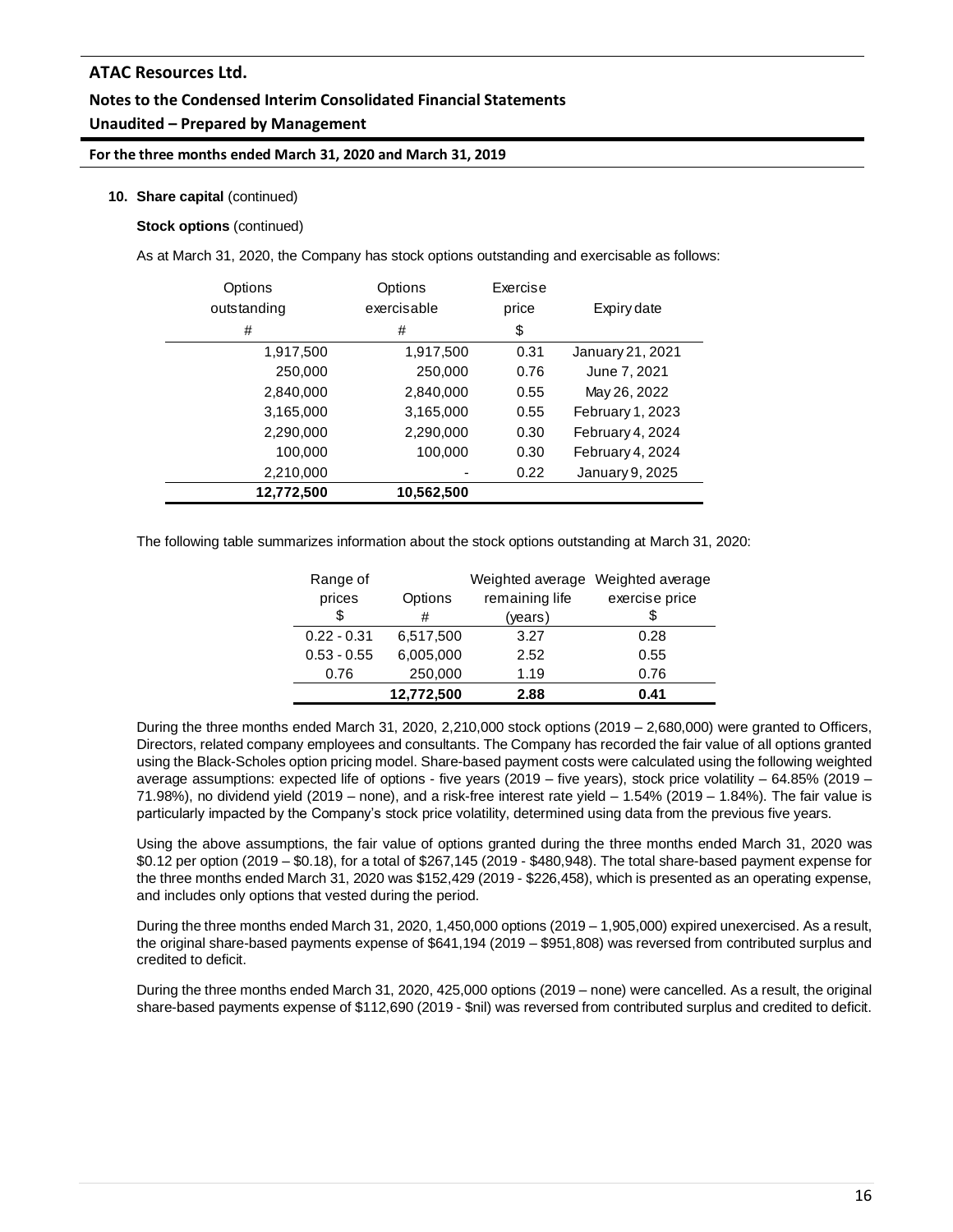**For the three months ended March 31, 2020 and March 31, 2019**

#### **10. Share capital (continued)**

#### **Warrants**

As an incentive to complete private placements the Company may issue units which include common shares and common share purchase warrants. Using the residual value method, the Company determines whether a value should be allocated to the warrants attached to the units sold in completed private placements.

Finders' warrants may be issued as a private placement share issue cost and are valued using the Black-Scholes option pricing model. During the three months ended March 31, 2019, the Company issued 5,253,572 warrants to subscribers to the flow-through financing completed (note 10).

In addition, 382,500 finders' warrants were issued in connection with the financing. The value of the finders' warrants was determined to be \$15,200 using the Black-Scholes option pricing model with the following weighted average assumptions: expected life of warrants - two years, stock price volatility – 59.66%, no dividend yield, and a risk-free interest rate yield – 1.47%.

A summary of the status of the Company's warrants as at March 31, 2020 and December 31, 2019 and changes during the period/year then ended is as follows:

|                                                | Three months ended<br><b>March 31, 2020</b>    |       | Year ended<br>December 31, 2019 |                                    |
|------------------------------------------------|------------------------------------------------|-------|---------------------------------|------------------------------------|
|                                                | Weighted average<br>Warrants<br>exercise price |       | Warrants                        | Weighted average<br>exercise price |
|                                                | #                                              | \$    | #                               | \$                                 |
| Warrants outstanding, beginning of period/year | 5,636,072                                      | 0.425 | 437.441                         | 0.60                               |
| Issued                                         |                                                |       | 5,636,072                       | 0.425                              |
| Expired                                        |                                                |       | (437, 441)                      | 0.60                               |
| Warrants outstanding, end of period/year       | 5.636,072                                      | 0.425 | 5,636,072                       | 0.425                              |

As at March 31, 2020, the Company has warrants outstanding and exercisable as follows:

| Warrants<br>outstanding | Warrants<br>exercisable | Exercise<br>price | Expiry date    |
|-------------------------|-------------------------|-------------------|----------------|
| #                       | #                       | \$                |                |
| 5,253,572               | 5,253,572               | 0.425             | March 22, 2021 |
| 382,500                 | 382,500                 | 0.425             | March 22, 2021 |
| 5,636,072               | 5,636,072               |                   |                |

#### **Contributed surplus**

Contributed surplus includes the accumulated fair value of stock options recognized as share-based payments and the fair value of finders' warrants issued on private placements completed. Contributed surplus is increased by the fair value of these items on vesting and is reduced by corresponding amounts when the options or warrants expire or are exercised or cancelled.

#### **11. Loss per share**

The calculation of basic and diluted loss per share for the three months ended March 31, 2020 was based on the loss of \$355,759 (2019 – \$238,074) and a weighted average number of common shares outstanding of 158,035,720 (2019 – 148,579,291).

All stock options and warrants were excluded from the diluted weighted average number of shares calculation, as their effect would have been anti-dilutive.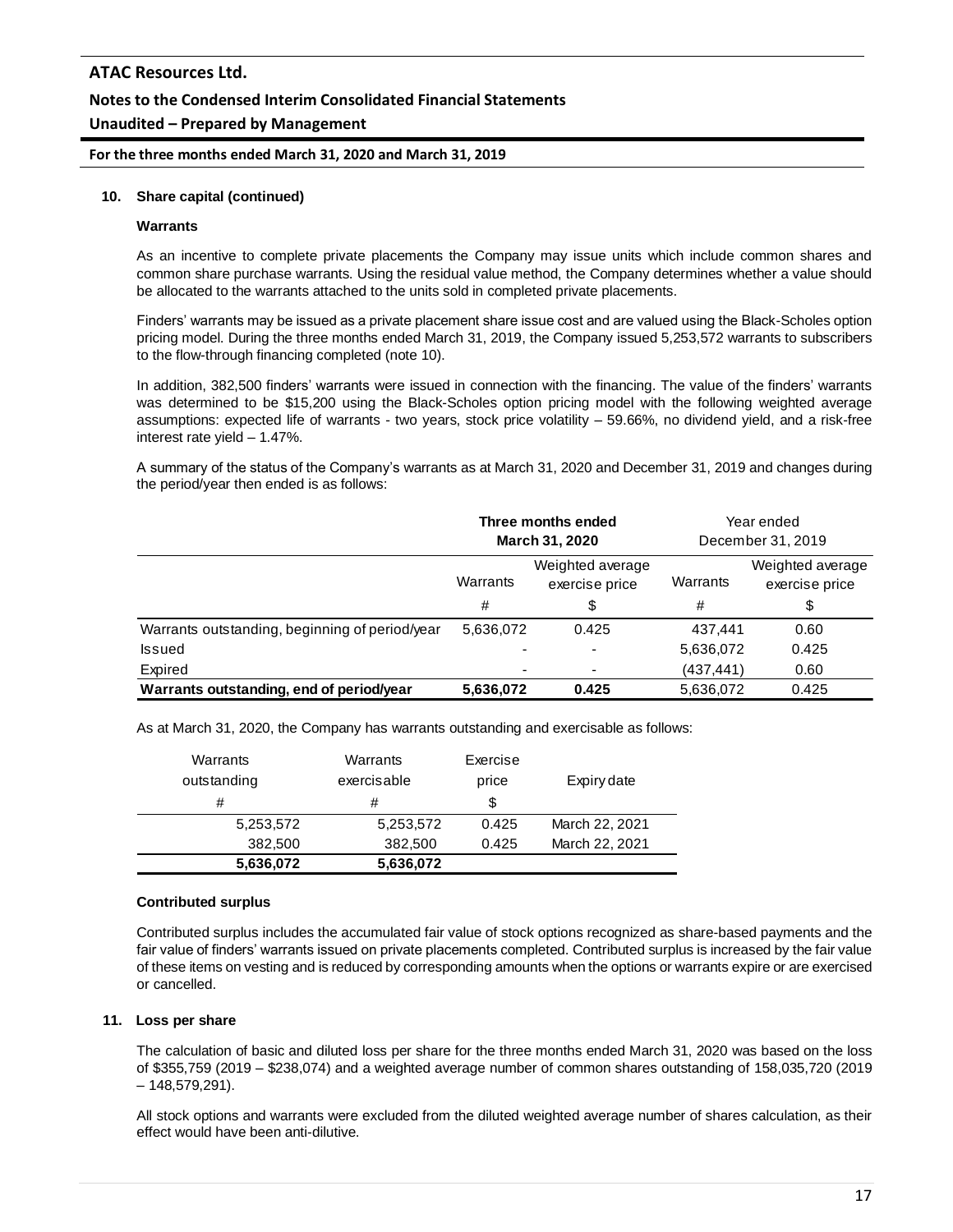# **ATAC Resources Ltd. Notes to the Condensed Interim Consolidated Financial Statements Unaudited – Prepared by Management**

**For the three months ended March 31, 2020 and March 31, 2019**

#### **12. Related party payables and transactions**

A number of key management personnel and Directors hold positions in other entities that result in them having control or significant influence over the financial or operating policies of those entities. There were no loans to key management personnel or Directors, or entities over which they have control or significant influence during the three months ended March 31, 2020 or March 31, 2019.

Graham Downs, the Company's President and CEO, receives a monthly salary and incentive stock options. Matthew Keevil was the Company's Vice-President of Corporate Affairs from March 3, 2018 to November 22, 2019, during which time he received a monthly salary and incentive stock options. No other key management personnel and Directors receive salaries, non-cash benefits (other than incentive stock options), or other remuneration directly from the Company, other than noted below, and there are no employment contracts with them that cannot be terminated without penalty on thirty days advance notice. Key management personnel and Directors participate in the Company's stock option plan.

During the three months ended March 31, 2020, 1,500,000 stock options (2019 – 1,750,000) were granted to key management personnel and Directors having a fair value on issue of \$181,320 (2019 – \$314,052). The options granted are exercisable at \$0.22 until January 9, 2025 (2019 – exercisable at \$0.30 until February 4, 2024), and vest over a oneyear period ending January 9, 2021 (2019 – vest over a one-year period ending February 4, 2020).

During the three months ended March 31, 2020, 950,000 management personnel and Director stock options (2019 – 1,150,000) having a fair value on issue of \$420,093 (2019 - \$574,582) expired unexercised.

During the three months ended March 31, 2020, 425,000 management personnel and Director stock options (2019 – none) having a fair value on issue of \$112,690 (2019 - \$nil) were surrendered and cancelled.

The Company transacted with the following related parties:

- **(a)** Archer Cathro is a geological consulting firm that is a related party through its management contracts, which confer significant influence over operations. Charges are for property location, acquisition, exploration, management, accounting, office rent and administration.
- **(b)** Glenn Yeadon is a Director and the Company's Secretary. He controls Glenn R. Yeadon Personal Law Corporation ("Yeadon Law Corp."), which provides the Company with legal services.
- **(c)** Larry Donaldson is the Company's CFO. He is a principal of Donaldson Brohman Martin CPA Inc. ("DBM CPA"), a firm in which he has significant influence. DBM CPA provides the Company with accounting and tax services.
- **(d)** Douglas Goss is a Director and the Company's Chairman of the Board. He controls Douglas O. Goss Professional Corporation ("D. Goss Corporation"), which provides consulting services to the Company.
- **(e)** Ian Talbot is the Company's COO. He provides the Company with management services.
- **(f)** Robert Carne is a Company Director. He controls Carvest Holdings Ltd. ("Carvest"), which provides geological consulting services to the Company.
- **(g)** Graham Downs is the Company's President and CEO. He is paid a monthly salary and benefits for his services.
- **(h)** Bruce Kenway is a Company Director and Chairman of the Audit Committee. He is a partner in Kenway Mack Slusarchuk Stewart LLP ("Kenway Mack"), which provides advisory services to the Company.
- **(i)** Matthew Keevil was the Company's Vice-president of Corporate Affairs. He was paid a monthly salary and benefits for his services.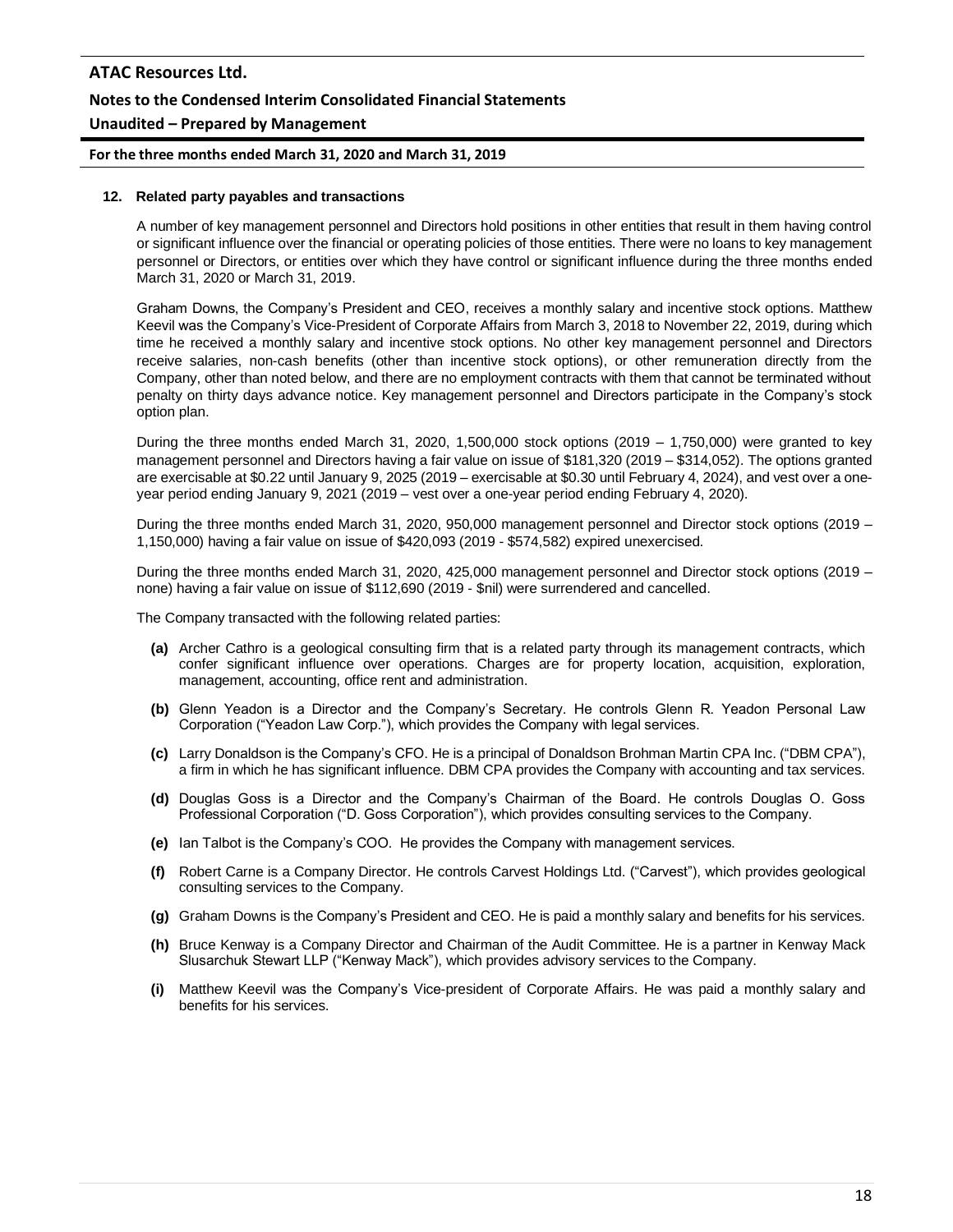## **Notes to the Condensed Interim Consolidated Financial Statements**

## **Unaudited – Prepared by Management**

#### **For the three months ended March 31, 2020 and March 31, 2019**

#### **12. Related party payables and transactions** (continued)

The aggregate value of transactions and outstanding balances with key management personnel and Directors and entities over which they have control or significant influence were as follows:

|     |                               | <b>Transactions</b><br>March 31,<br>2020<br>\$ | Transactions<br>3 months ended 3 months ended<br>March 31,<br>2019<br>\$ | <b>Balance</b><br>outstanding<br>March 31,<br>2020<br>\$ | <b>Balance</b><br>outstanding<br>December 31,<br>2019<br>\$ |
|-----|-------------------------------|------------------------------------------------|--------------------------------------------------------------------------|----------------------------------------------------------|-------------------------------------------------------------|
|     | Archer, Cathro                |                                                |                                                                          |                                                          |                                                             |
|     | - geological services         | 126,378                                        | 160,140                                                                  | 30,571                                                   | 36,813                                                      |
|     | - office and administration   | 26,589                                         | 15,335                                                                   | 13,261                                                   | 10,266                                                      |
|     |                               | 152,967                                        | 175,475                                                                  | 43,832                                                   | 47,079                                                      |
|     | Carvest - geological services | 3,190                                          | 580                                                                      | 152                                                      |                                                             |
| (1) | Yeadon Law Corp.              | 17,625                                         | 32,886                                                                   | 18,328                                                   | 4,545                                                       |
|     | <b>DBMCPA</b>                 | 16,300                                         | 10,000                                                                   | 13,990                                                   | 16,500                                                      |
|     | D. Goss Corporation           | 8,750                                          | 10,500                                                                   |                                                          |                                                             |
|     | <b>Graham Downs</b>           | 60,449                                         | 60,293                                                                   |                                                          |                                                             |
|     | lan Talbot                    | 10,500                                         | 10,500                                                                   |                                                          |                                                             |
|     | Kenway Mack                   | 2,800                                          | 3,000                                                                    |                                                          |                                                             |
|     | Matthew Keevil                |                                                | 35,798                                                                   |                                                          |                                                             |
|     |                               | 272,581                                        | 339,032                                                                  | 76,302                                                   | 68,124                                                      |

(1) Transactions for the three months ended March 31, 2020 include \$nil (2019 - \$19,000) in share issue costs

All related party balances are unsecured and are due within thirty days without interest.

The transactions with the key management personnel and Directors are included in operating expenses as follows:

- **(a)** Consulting fees
	- Includes the consulting fees of Director, Douglas Goss, charged to the Company by D. Goss Corporation.
	- Includes the advisory services of Director, Bruce Kenway, charged to the Company by Kenway Mack.
- **(b)** Management, administration and corporate development fees
	- Includes the services of Company's COO, Ian Talbot.
	- Includes charges by Archer Cathro for administrative personnel.
- **(c)** Office rent
	- Charged by Archer Cathro.
- **(d)** Professional fees
	- Includes the legal services of the Company's Secretary, Glenn Yeadon, charged to the Company by Yeadon Law Corporation.
	- Includes the accounting and tax services of Company's CFO, Larry Donaldson, charged to the Company by DBM CPA.
- **(e)** Salaries and benefits
	- Includes only the salaries and benefits of the Company's President and CEO, Graham Downs. The 2019 balance includes salaries and benefits paid to the Company's former Vice-president of Corporate Affairs, Matthew Keevil.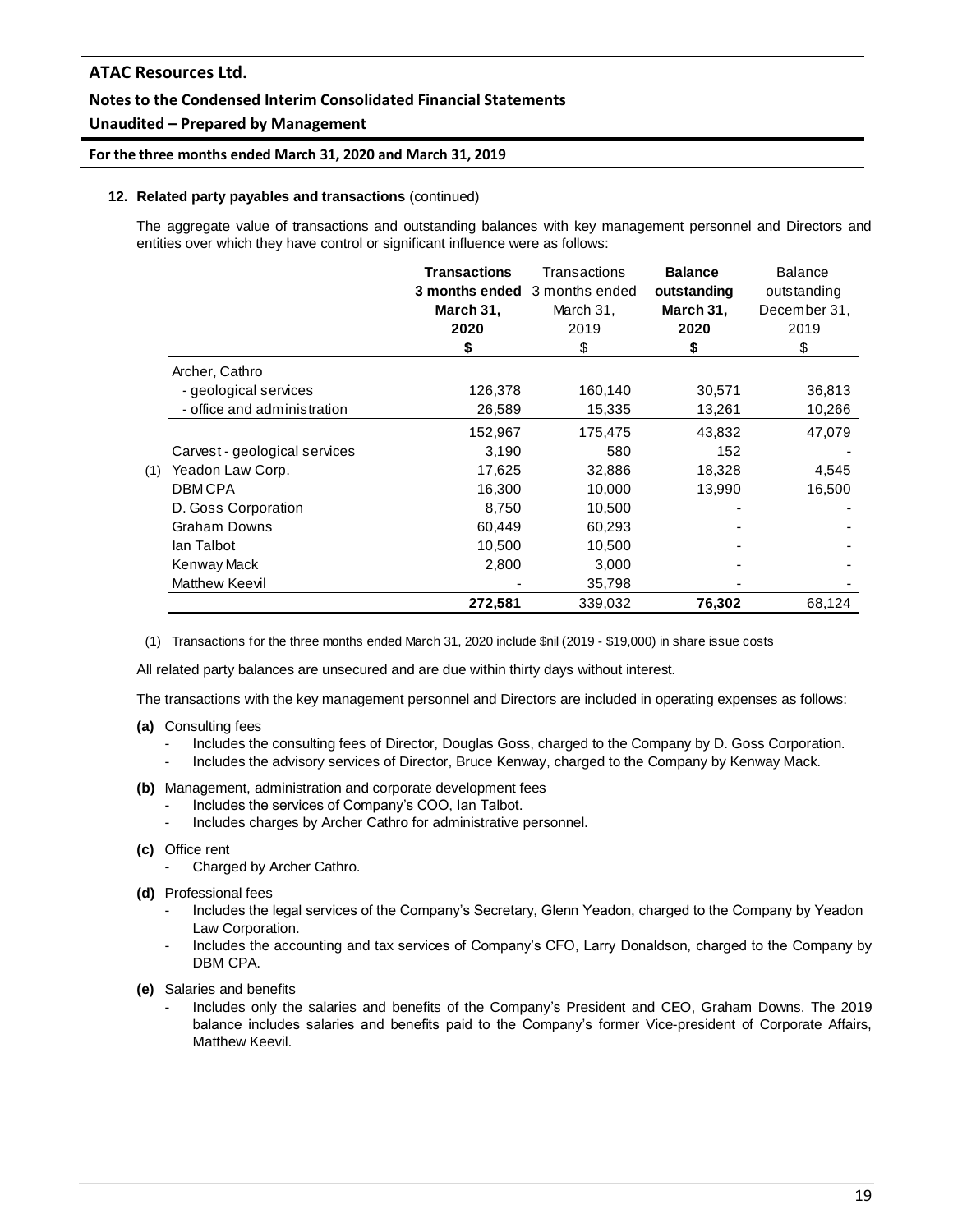## **Notes to the Condensed Interim Consolidated Financial Statements**

## **Unaudited – Prepared by Management**

**For the three months ended March 31, 2020 and March 31, 2019**

## **13. Income Taxes**

Income tax recovery for the three months ended March 31, 2020 and March 31, 2019 varies from the amount that would be computed from applying the combined federal and provincial income tax rate to loss before income taxes as follows:

|                                                                     | March 31, | March 31,  |  |
|---------------------------------------------------------------------|-----------|------------|--|
|                                                                     | 2020      | 2019       |  |
|                                                                     | S         | \$         |  |
| Loss before income taxes                                            | (420,036) | (268, 490) |  |
| Statutory Canadian corporate tax rate                               | 27.0%     | 27.0%      |  |
| Anticipated income tax recovery                                     | 113.410   | 72,492     |  |
| Change in tax resulting from:                                       |           |            |  |
| Unrecognized items for tax purposes and other                       | (55,060)  | (42,076)   |  |
| Tax benefits to be renounced/renounced on flow-through expenditures | (27, 891) |            |  |
| Flow-through premium liability reduction                            | 33,818    |            |  |
| Net deferred income tax recovery                                    | 64,277    | 30,416     |  |

The significant components of the Company's deferred income tax liability are as follows:

|                                            | March 31,<br>2020 | December 31,<br>2019 |
|--------------------------------------------|-------------------|----------------------|
|                                            |                   | \$                   |
| Unrealized losses on marketable securities | 272,715           | 261,530              |
| Mineral property interests                 | (21, 734, 524)    | (21,666,638)         |
| Equipment                                  | 6.480             | 4.320                |
| Unclaimed investment tax credits           | 860,606           | 860,606              |
| Non-capital loss carry forwards            | 3,622,833         | 3,527,791            |
| Capital loss carry forwards                | 44.369            | 44.369               |
| Share issue costs                          | 94,507            | 104,549              |
| Net deferred income tax liability          | (16, 833, 014)    | (16, 863, 473)       |

As at March 31, 2020, the Company has non-capital loss carry forwards of approximately \$13,418,000 (December 31, 2019 - \$13,056,000) of which \$7,000 will expire in 2028, \$471,000 in 2029, \$1,175,000 in 2030, \$1,666,000 in 2031 and \$10,099,000 thereafter.

As at March 31, 2020, the Company has unused capital losses of approximately \$329,000 (December 31, 2019 - \$329,000), which have no expiry date and can only be used to reduce future income from capital gains.

As at March 31, 2020, the Company has unclaimed resource and other deductions of approximately \$35,333,000 (December 31, 2019 - \$35,205,000), which may be deducted against future taxable income.

As at March 31, 2020, there are share issue costs totaling approximately \$350,000 (December 31, 2019 - \$387,000), which have not been claimed for income tax purposes.

As at March 31, 2020, the Company has unused investment tax credits totaling approximately \$1,179,000 (December 31, 2019 - \$1,179,000), which have not been claimed for income tax purposes. Of the credits, \$958,000 will expire in 2032 and \$221,000 in 2033.

Income tax attributes are subject to review, and potential adjustments, by tax authorities.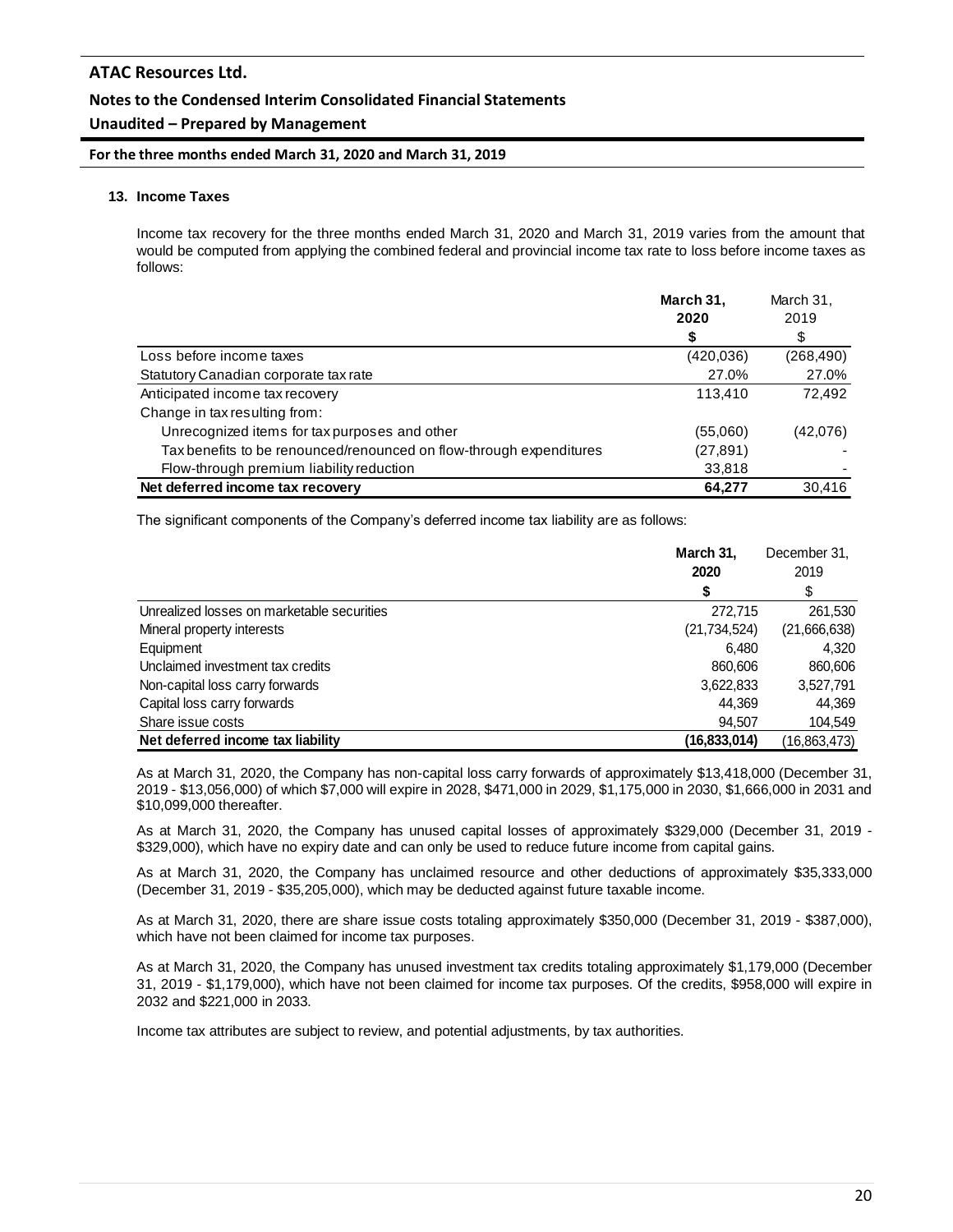## **Notes to the Condensed Interim Consolidated Financial Statements**

## **Unaudited – Prepared by Management**

#### **For the three months ended March 31, 2020 and March 31, 2019**

#### **14. Supplemental cash flow information**

Changes in non-cash operating working capital during the three months ended March 31, 2020 and March 31, 2019 were comprised of the following:

|                                          | March 31,<br>2020<br>S | March 31,<br>2019<br>\$ |
|------------------------------------------|------------------------|-------------------------|
| Receivables and prepayments              | 12.766                 | 207,043                 |
| Joint Venture receivable                 |                        | 144.313                 |
| Accounts payable and accrued liabilities | (43, 145)              | (18, 235)               |
| Accounts payable to related parties      | 14.420                 | (13,028)                |
| Net change                               | (15, 959)              | 320,093                 |

The Company incurred non-cash financing and investing activities during the three months ended March 31, 2020 and March 31, 2019 as follows:

|                                                                | March 31,<br>2020 | March 31,<br>2019 |  |
|----------------------------------------------------------------|-------------------|-------------------|--|
|                                                                | \$                | \$                |  |
| Non-cash financing activities:                                 |                   |                   |  |
| Decrease in restricted cash payable                            |                   | (144,339)         |  |
| Contributed surplus on finders' warrants issued                |                   | 15,200            |  |
| Share issue costs on finders' warrants issued                  |                   | (15,200)          |  |
| Share issue costs included in related party payables           |                   | 19,000            |  |
| Share capital reduced by flow-through share premium            |                   | 1,155,786         |  |
|                                                                |                   | 1,030,447         |  |
| Non-cash investing activities:                                 |                   |                   |  |
| Deferred exploration expenditures included in accounts payable |                   | 170.939           |  |
| and related party payables                                     | 54.834            |                   |  |

During the three months ended March 31, 2020 and March 31, 2019 no amounts were paid for interest or income tax expenses.

#### **15. Financial risk management**

#### **Capital management**

The Company is a junior exploration company and considers items included in shareholders' equity as capital. The Company has no debt and does not expect to enter into debt financing. The Company manages its capital structure and makes adjustments to it in light of changes in economic conditions and the risk characteristics of underlying assets. In order to maintain or adjust its capital structure, the Company may issue new shares, purchase shares for cancellation pursuant to normal course issuer bids or make special distributions to shareholders. The Company is not subject to any externally imposed capital requirements and does not presently utilize any quantitative measures to monitor its capital. The Company's capital structure as at March 31, 2020 is comprised of shareholders' equity of \$108,417,831 (December 31, 2019 - \$108,621,161).

**54,834** 170,939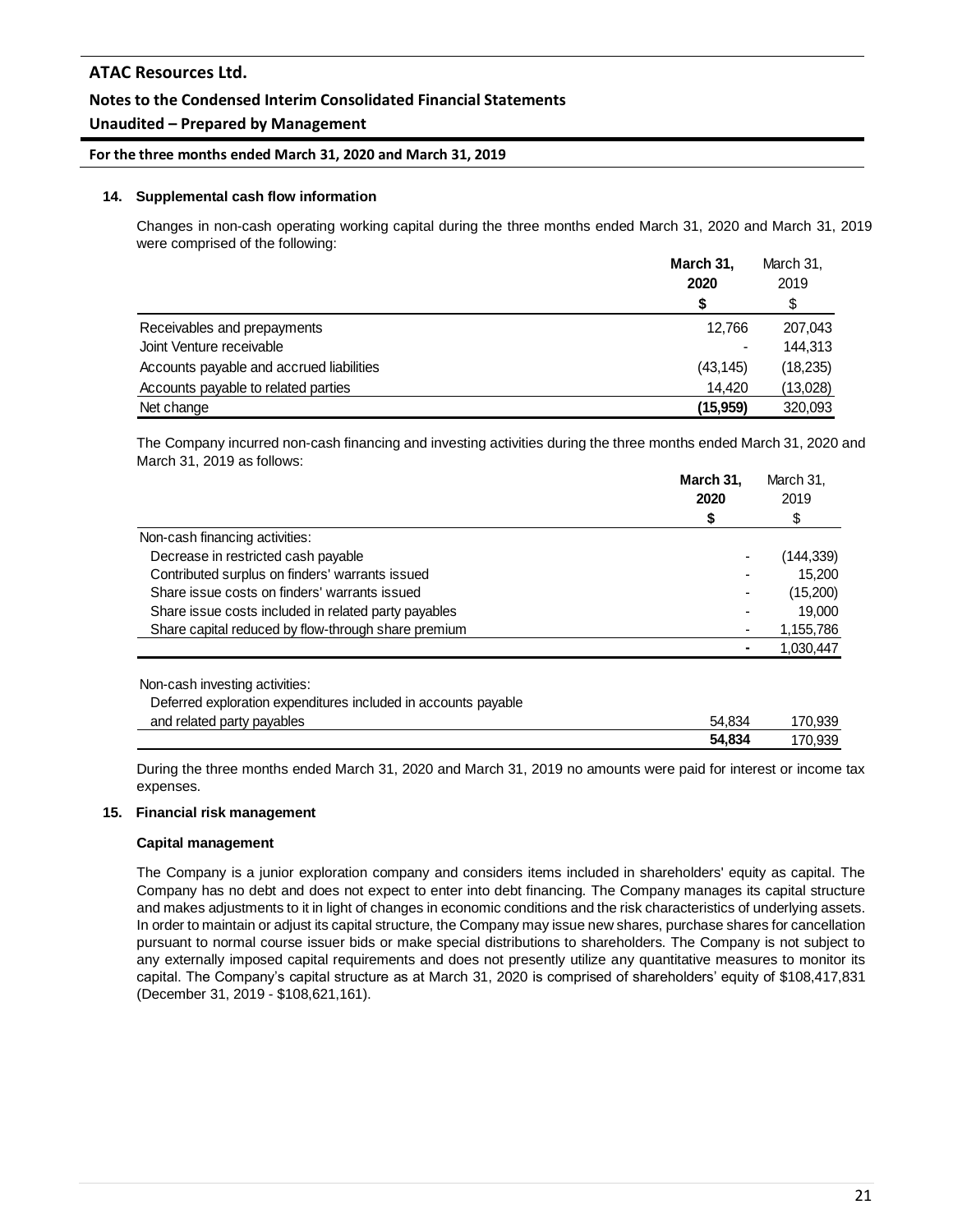# **ATAC Resources Ltd. Notes to the Condensed Interim Consolidated Financial Statements**

# **Unaudited – Prepared by Management**

## **For the three months ended March 31, 2020 and March 31, 2019**

#### **15. Financial risk management** (continued)

#### **Capital management** (continued)

The Company currently has no source of revenues. In order to fund future projects and pay for administrative costs, the Company will spend its existing working capital and raise additional funds as needed. The Company's ability to continue as a going concern on a long-term basis and realize its assets and discharge its liabilities in the normal course of business rather than through a process of forced liquidation is primarily dependent upon its ability to sell or option its mineral properties and its ability to borrow or raise additional funds from equity markets.

#### **Financial instruments - fair value**

The Company's financial instruments consist of cash and cash equivalents, marketable securities, reclamation deposit, accounts payable and accrued liabilities, and accounts payable to related parties.

The carrying value of accounts payable and accrued liabilities and accounts payable to related parties approximates their fair value because of the short-term nature of these instruments.

Financial instruments measured at fair value on the consolidated statements of financial position are summarized into the following fair value hierarchy levels:

- Level 1: quoted prices (unadjusted) in active markets for identical assets or liabilities.
- Level 2: inputs other than quoted prices included within Level 1 that are observable for the asset or liability, either directly (i.e. as prices) or indirectly (i.e. derived from prices).
- Level 3: inputs for the asset or liability that are not based on observable market data (unobservable inputs).

|                           | Level 1    | Level 2 | Level 3 | Total      |
|---------------------------|------------|---------|---------|------------|
|                           | \$         | \$      | \$      | \$         |
| March 31, 2020            |            |         |         |            |
| Cash and cash equivalents | 9,117,230  |         |         | 9,117,230  |
| Marketable securities     | 141,133    | 5,594   |         | 146,727    |
| Reclamation deposit       | 127,005    |         |         | 127,005    |
|                           | 9,385,368  | 5,594   |         | 9,390,962  |
| December 31, 2019         |            |         |         |            |
| Cash and cash equivalents | 9,669,634  |         |         | 9,669,634  |
| Marketable securities     | 213,593    | 15,981  |         | 229,574    |
| Reclamation deposit       | 126,382    |         |         | 126,382    |
|                           | 10.009.609 | 15,981  |         | 10,025,590 |

#### **Financial instruments - risk**

The Company's financial instruments can be exposed to certain financial risks, including credit risk, interest rate risk, liquidity risk and market and currency risk.

#### **(a) Credit risk**

The Company is exposed to credit risk by holding cash and cash equivalents. This risk is minimized by holding the funds in Canadian banks and credit unions or with Canadian governments. The Company has minimal accounts receivable exposure as its refundable credits are due from the Canadian Government.